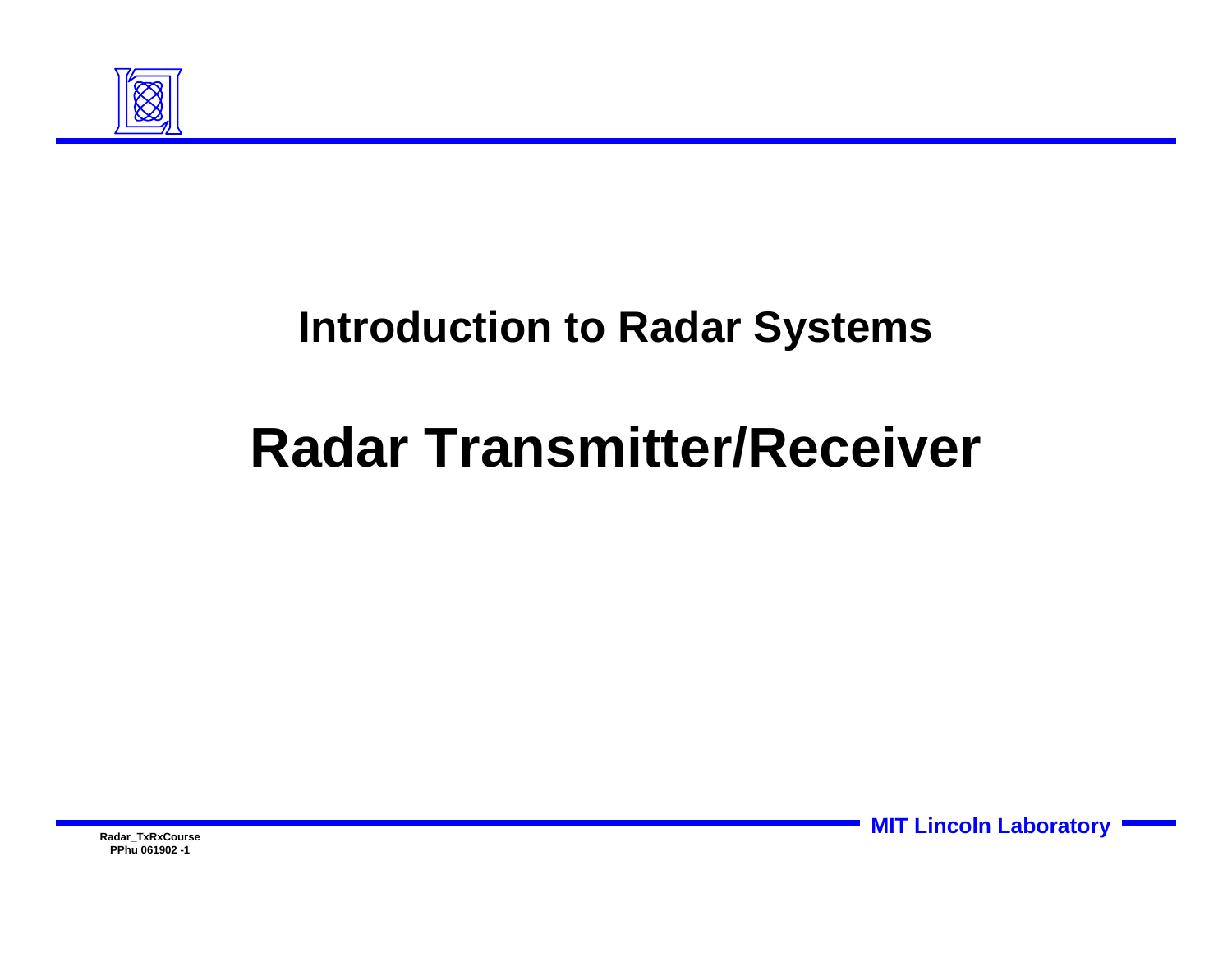

- **The video courseware and accompanying viewgraphs presented on this server were prepared as an account of work sponsored by an agency of the United States Government. Neither the United States Government nor any agency thereof, nor any of their employees, nor the Massachusetts Institute of Technology and its Lincoln Laboratory, nor any of their contractors, subcontractors, or their employees, makes any warranty, express or implied, or assumes any legal liability or responsibility for the accuracy, completeness, or usefulness of any information, apparatus, products, or process disclosed, or represents that its use would not infringe privately owned rights. Reference herein to any specific commercial product, process, or service by trade name, trademark, manufacturer, or otherwise does not necessarily constitute or imply its endorsement, recommendation, or favoring by the United States Government, any agency thereof, or any of their contractors or subcontractors or the Massachusetts Institute of Technology and its Lincoln Laboratory.**
- **The views and opinions expressed herein do not necessarily state or reflect those of the United States Government or any agency thereof or any of their contractors or subcontractors**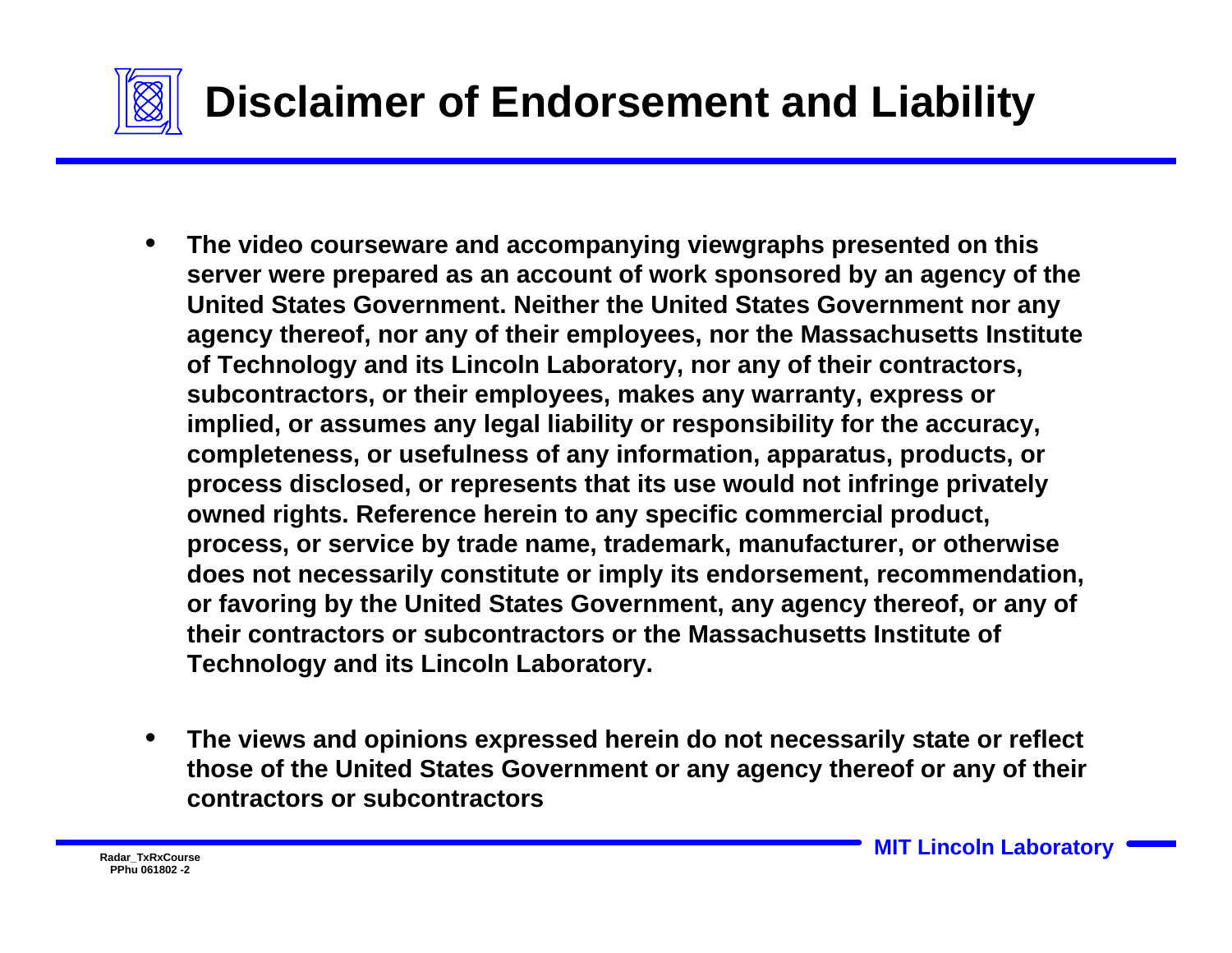

- **Introduction**
- **Radar Transmitter**
- **Radar Waveform Generator and Receiver**
- **Radar Transmitter/Receiver Architecture**
- **Summary**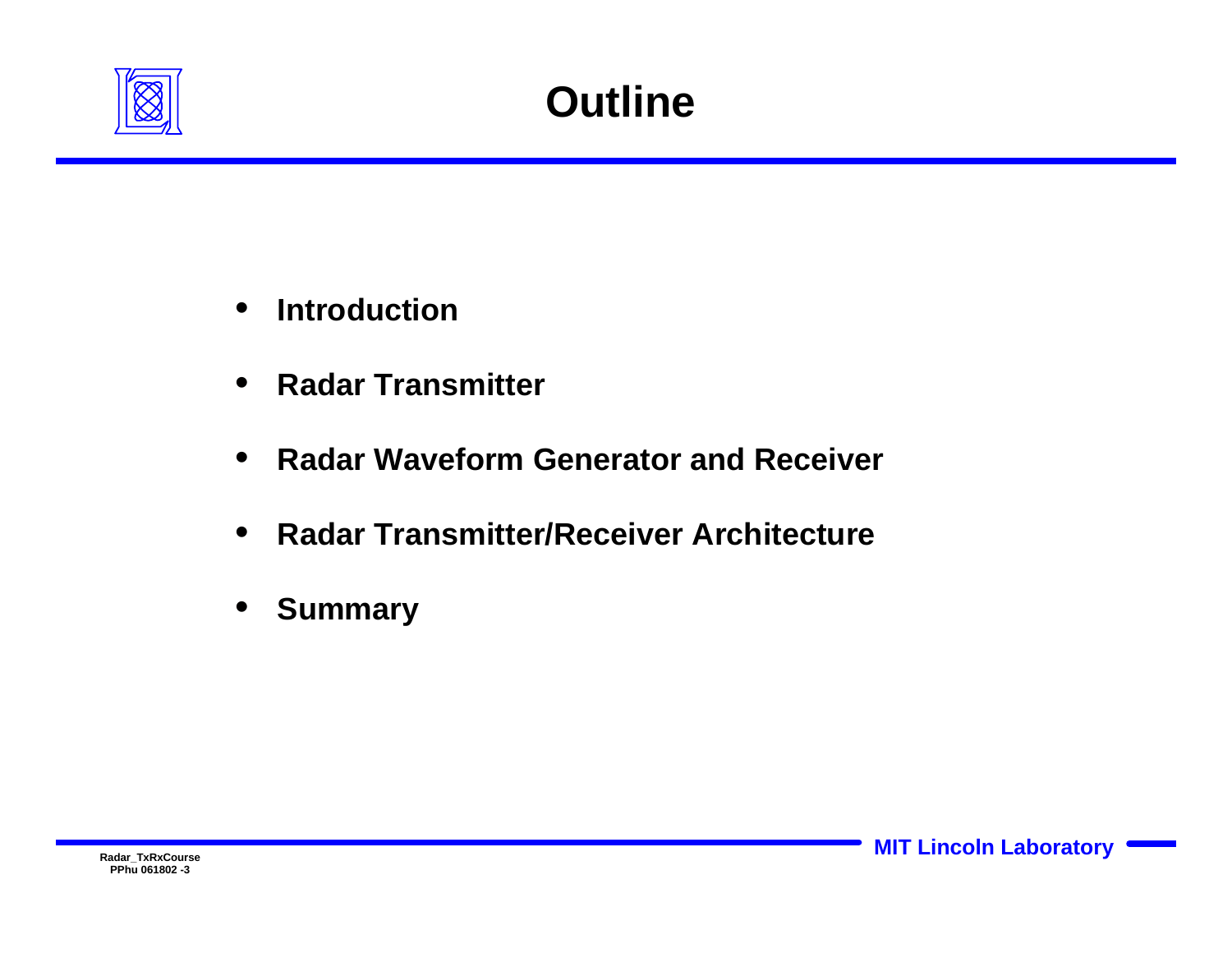

## **Radar Block Diagram**

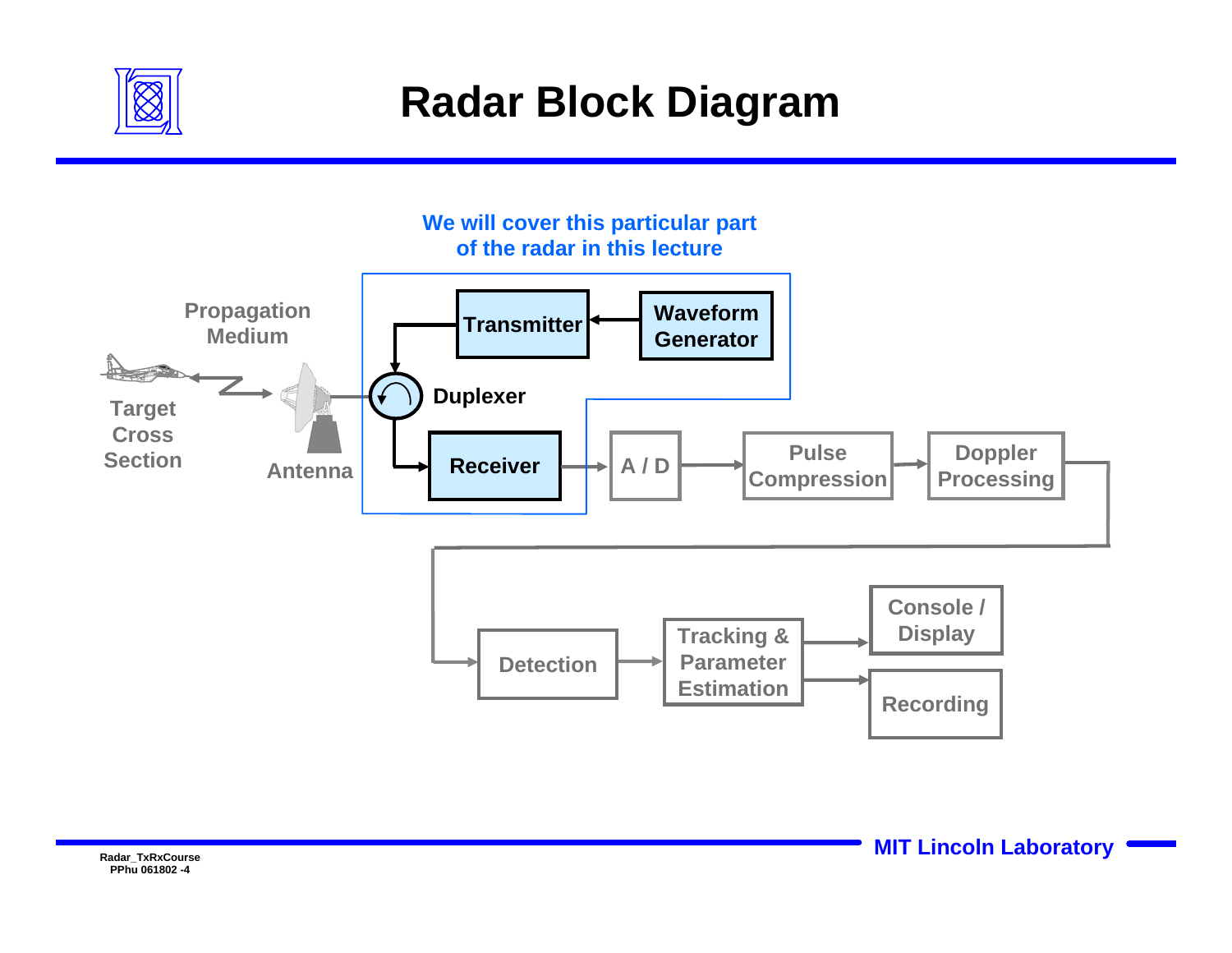

### **Simplified Radar Transmitter/Receiver System Block Diagram**



- **Radar transmitter and receiver can be divided into two important subsystems** 
	- **High power transmitter sections**
	- **Low power sections**

**Radar waveform generator and receiver**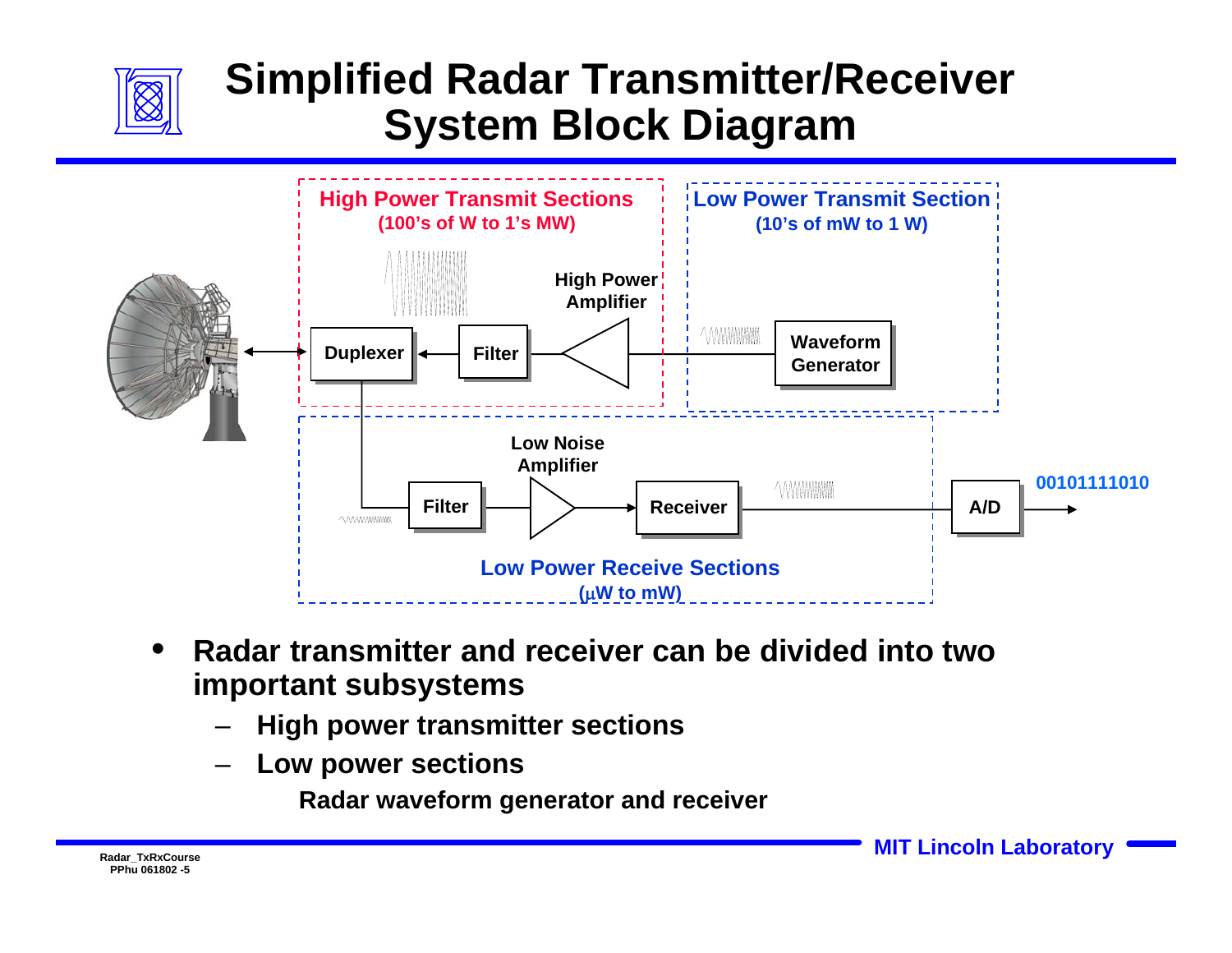

### **Radar Range Equation Revisited**

**Parameters Affected by Transmitter/Receiver**

• **Radar range equation for search (S/N = signal to noise ratio)**

$$
S/N = \frac{P_{av} A_e t_s \sigma}{4\pi \Omega R^4 k T_s L}
$$

- **S/N of target can be enhanced by** 
	- **Higher transmitted power Pav**
	- **Lower system losses L**
	- **Minimize system temperature Ts**

**Pav = average power**

- <sup>Α</sup>**e = antenna area**
- $t<sub>s</sub>$  = scan time for  $\Omega$
- **Pav = average power**
- σ**= radar cross section**
- Ω**= solid angle searched**
- **R = target range**
- **Ts = system temperature**
- **L = system loss**

**The design of radar transmitter/receiver affects these three parameters directly**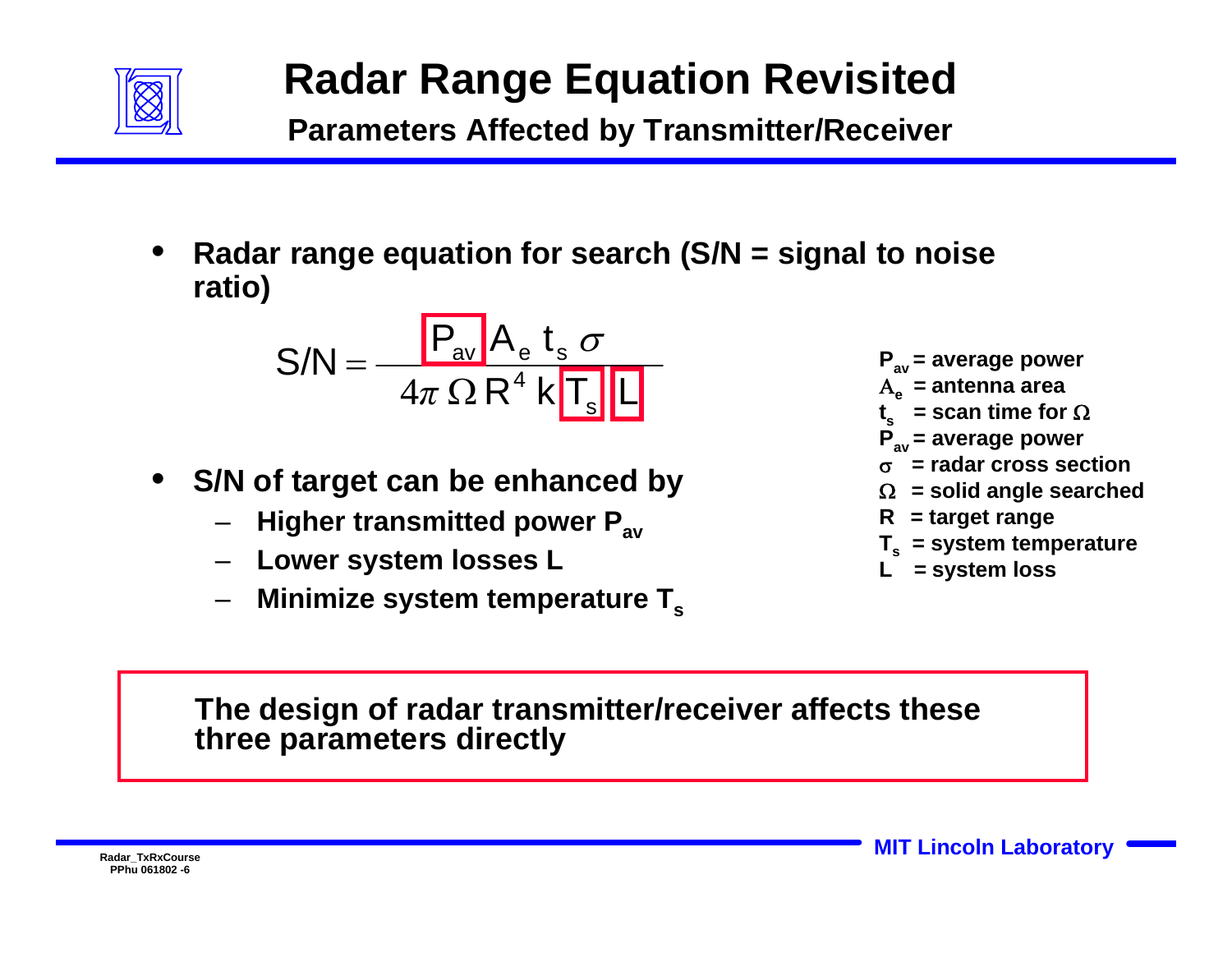

- **Introduction**
- **Radar Transmitter Overview** 
	- **High Power Amplifier**
- **Radar Waveform Generator and Receiver**
- **Radar Transmitter/Receiver Architecture**
- **Summary**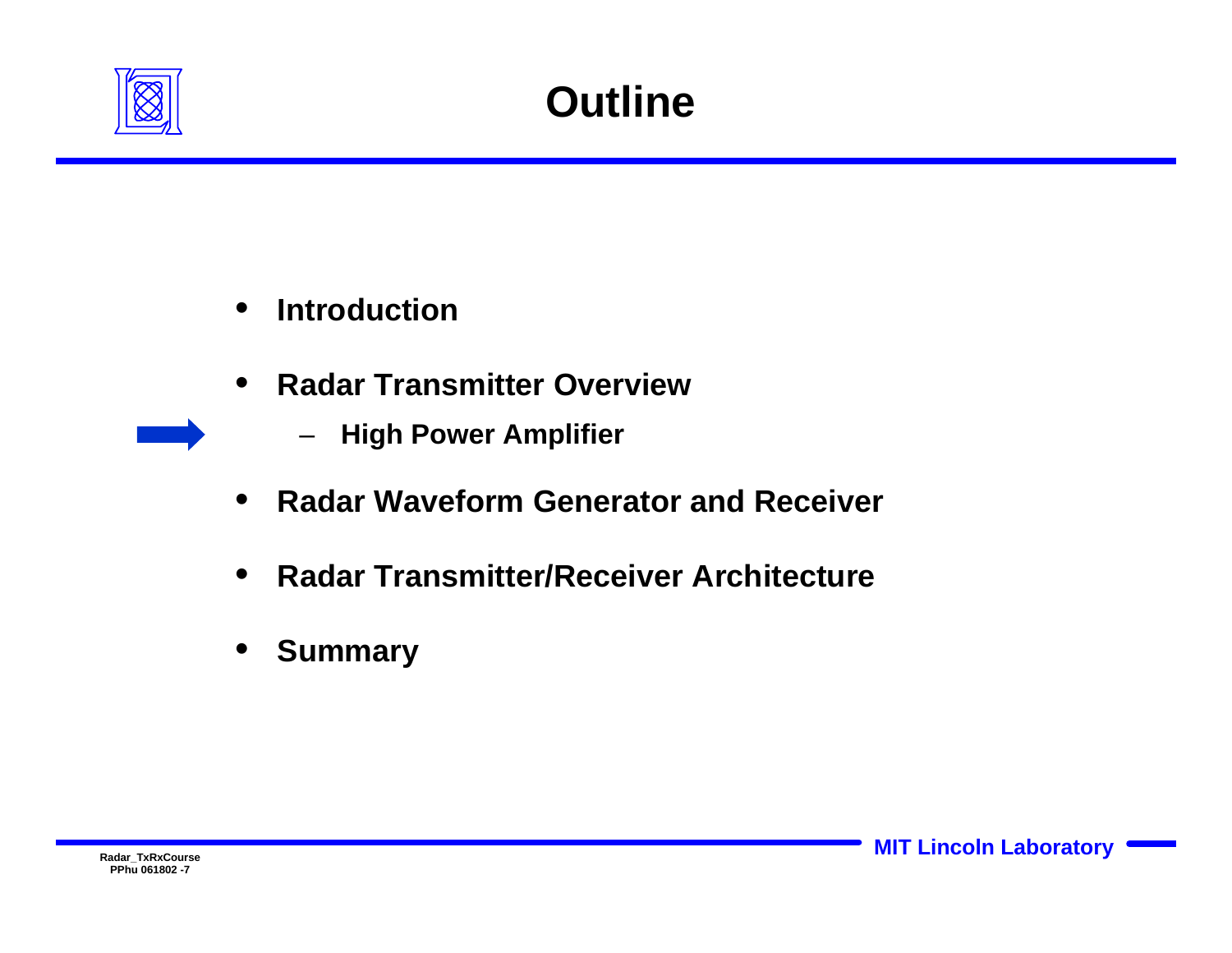

## **Power Amplification Process**



**HPA = High Power Amplifier**

- **Amplification occurs in multiple stages** 
	- **Driver amplifiers**
	- **High power amplifier**
- **Requirement for power amplifier** 
	- **Low noise**
	- **Minimum distortion to input signal**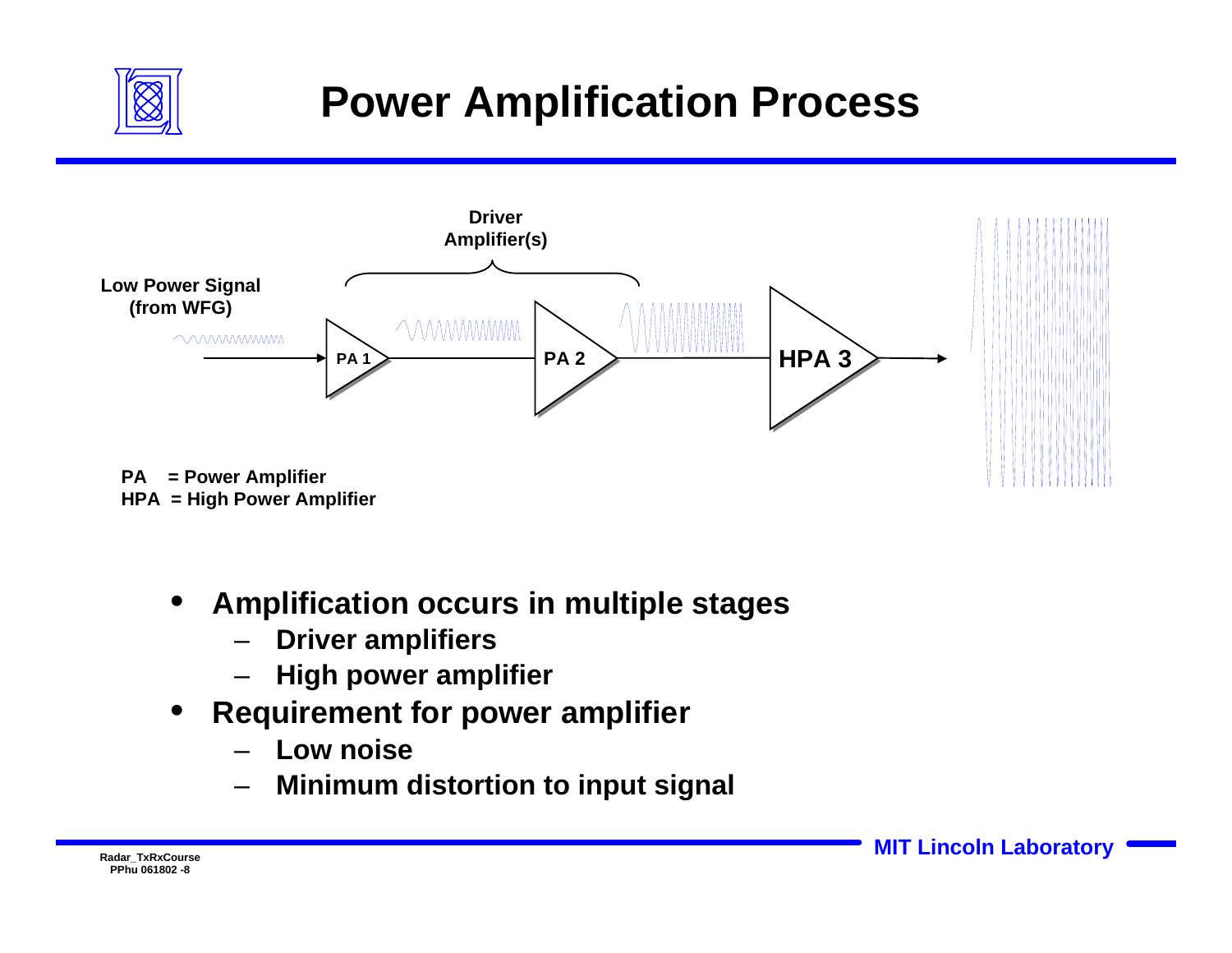

## **Method to Obtain Higher Power**



**1 – Single amplifier transmitter Single antenna**

- **2 Parallel combining of HPA's Single antenna**
- **Higher transmitted power can be obtained by combining multiple amplifiers in parallel** 
	- **Lower efficiency (due to combiner losses)**
	- **Increased complexity**

#### **HPA = High Power Amplifier**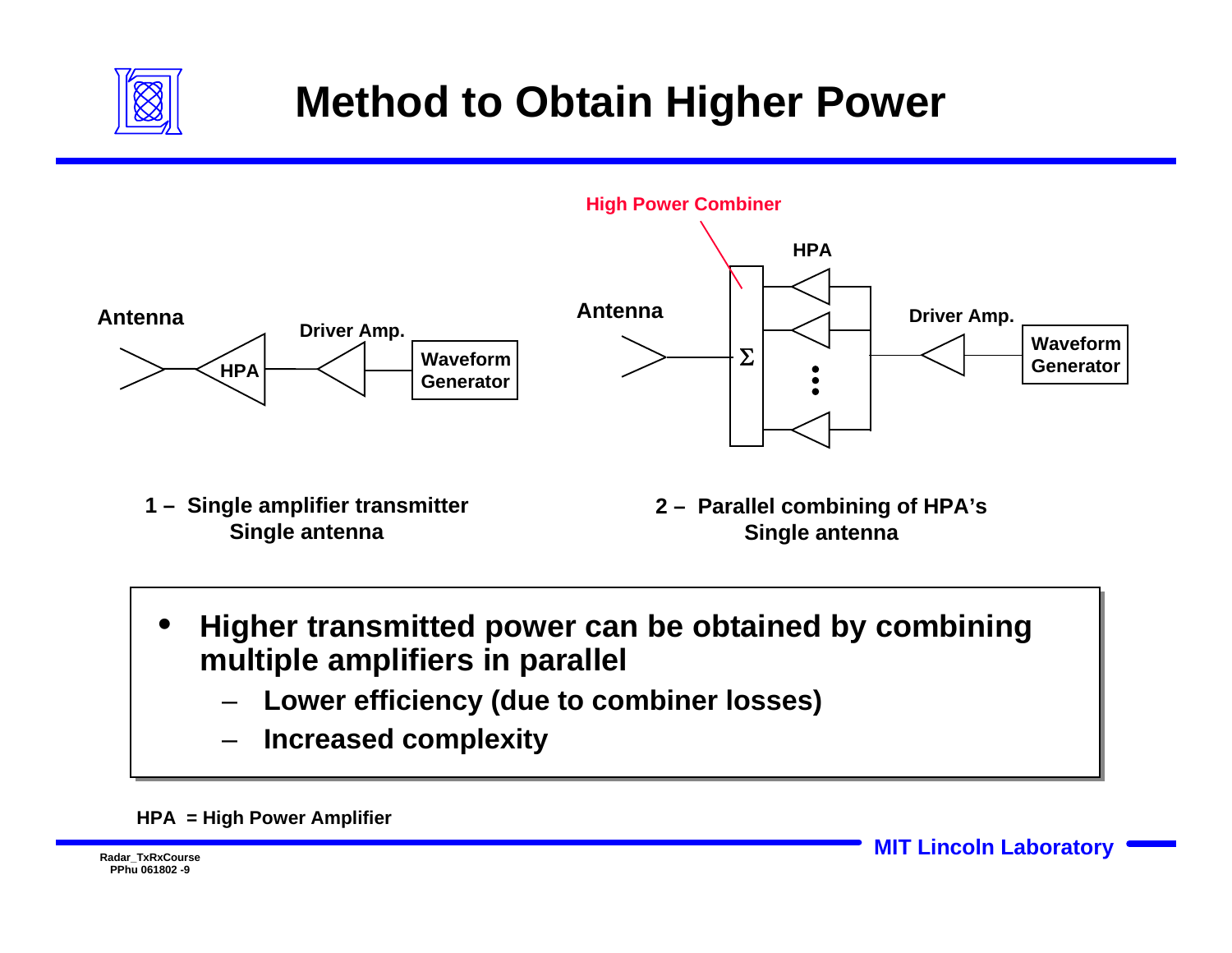

• **Vacuum tube amplifiers and solid state amplifiers** 

|                      | <b>Vacuum Tube</b><br><b>Amplifiers</b> | <b>Solid State</b><br><b>Amplifiers</b> |
|----------------------|-----------------------------------------|-----------------------------------------|
| <b>Output Power</b>  | <b>High</b><br>(10 kW to 1 MW)          | Low<br>(10's to 100's W)                |
| <b>Cost per Unit</b> | <b>High</b><br>(\$10's K to \$300 K)    | Low<br>(\$100's)                        |
| <b>Cost per Watt</b> | $$1 - 3$                                | <b>Varied</b>                           |
| <b>Size</b>          | <b>Bulky and heavy</b>                  | <b>Small foot print</b>                 |
| <b>Applications</b>  | • Dish antenna<br>• Passive array       | • Active array<br>• Digital array       |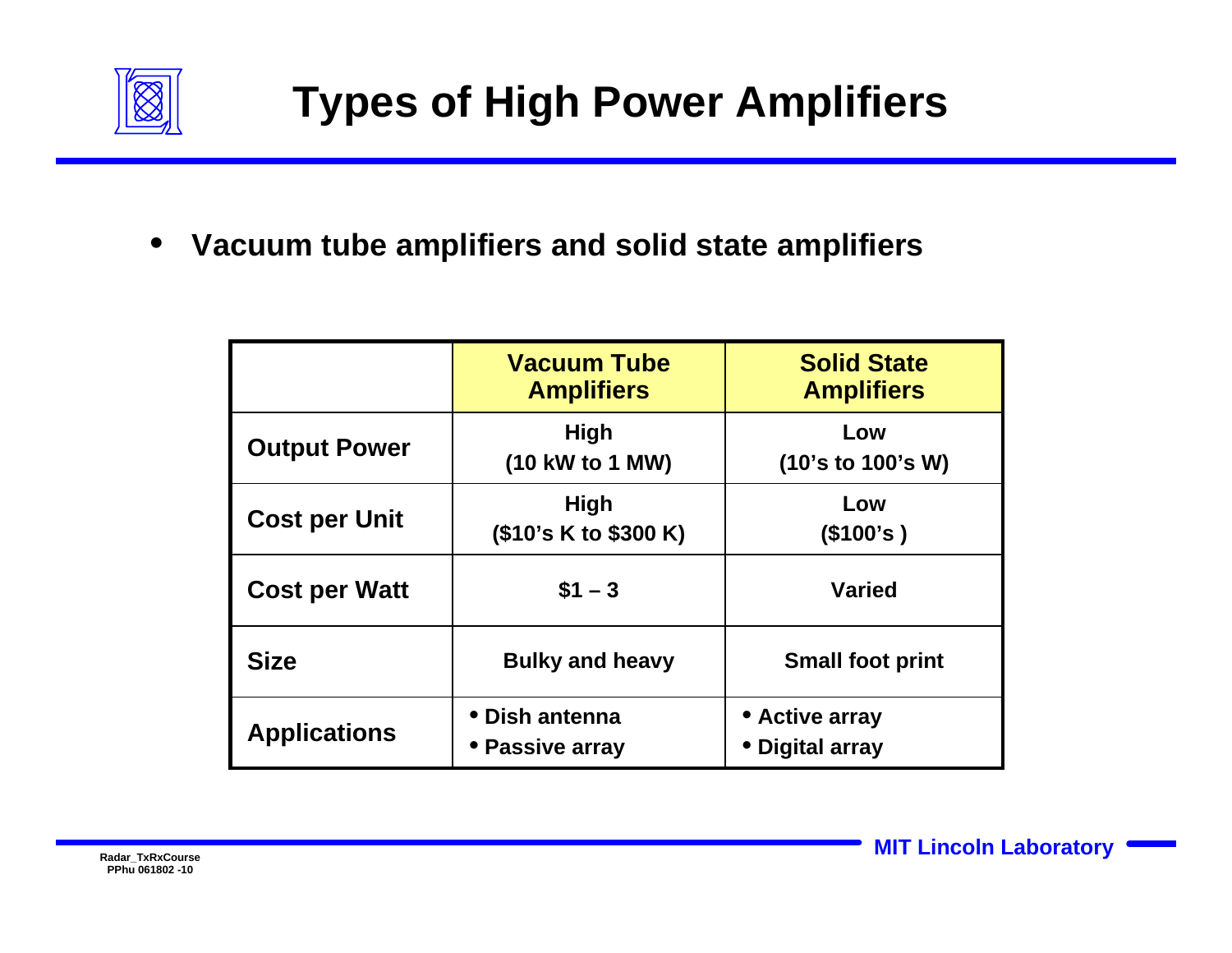

### **Average Power Output Versus Frequency Tube Amplifiers versus Solid State Amplifiers**

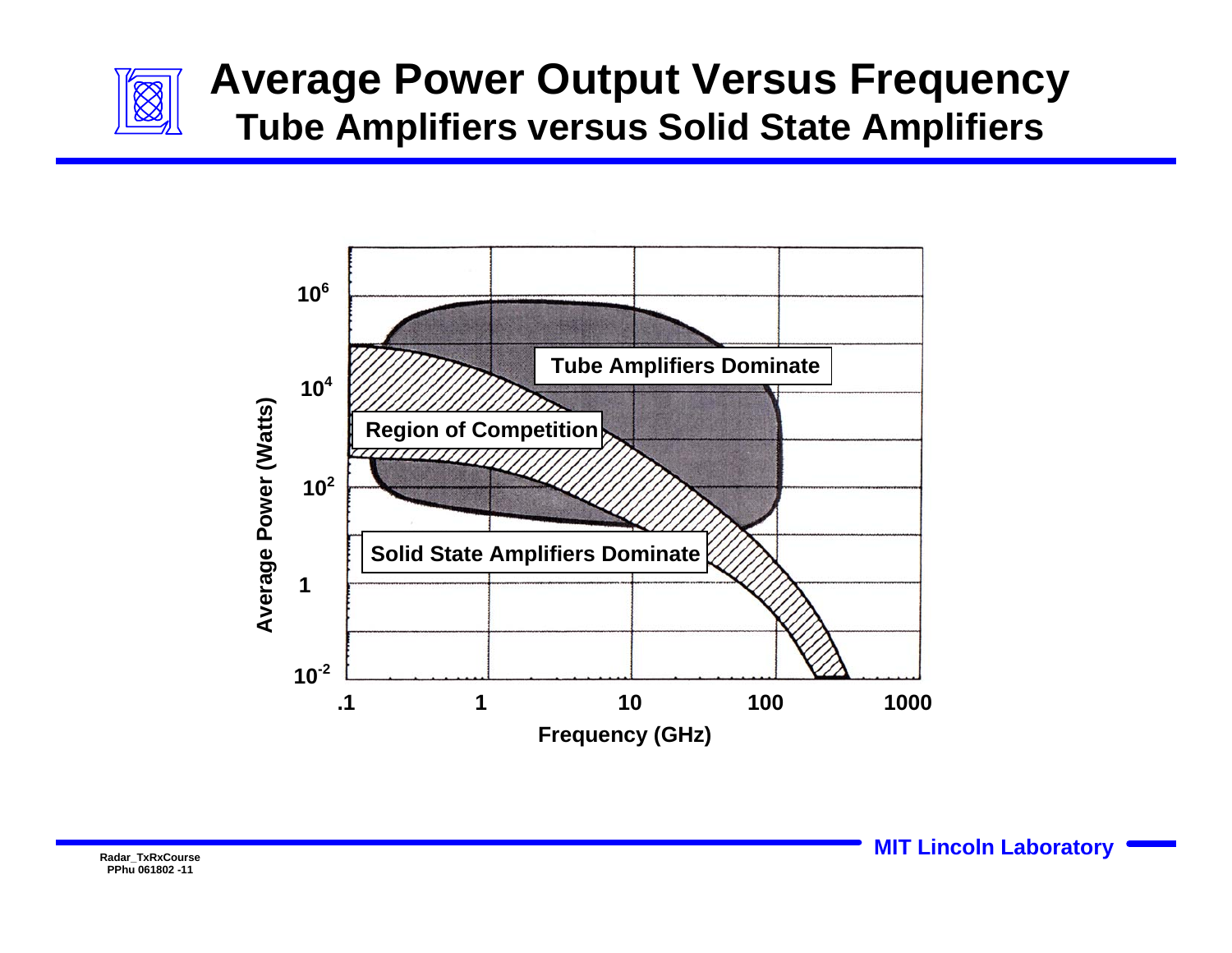

- **Tube amplifiers** 
	- **Klystrons**
	- **Travelling wave tubes**
- **Solid State amplifiers**
	- **Solid state power transistors**

### **Criteria for choosing high power amplifier**

- **Average power output as a function of frequency**
- **Total bandwidth of operation**
- **Duty cycle**
- **Gain**
- **Mean time between failure (MTBF)**
- **etc…**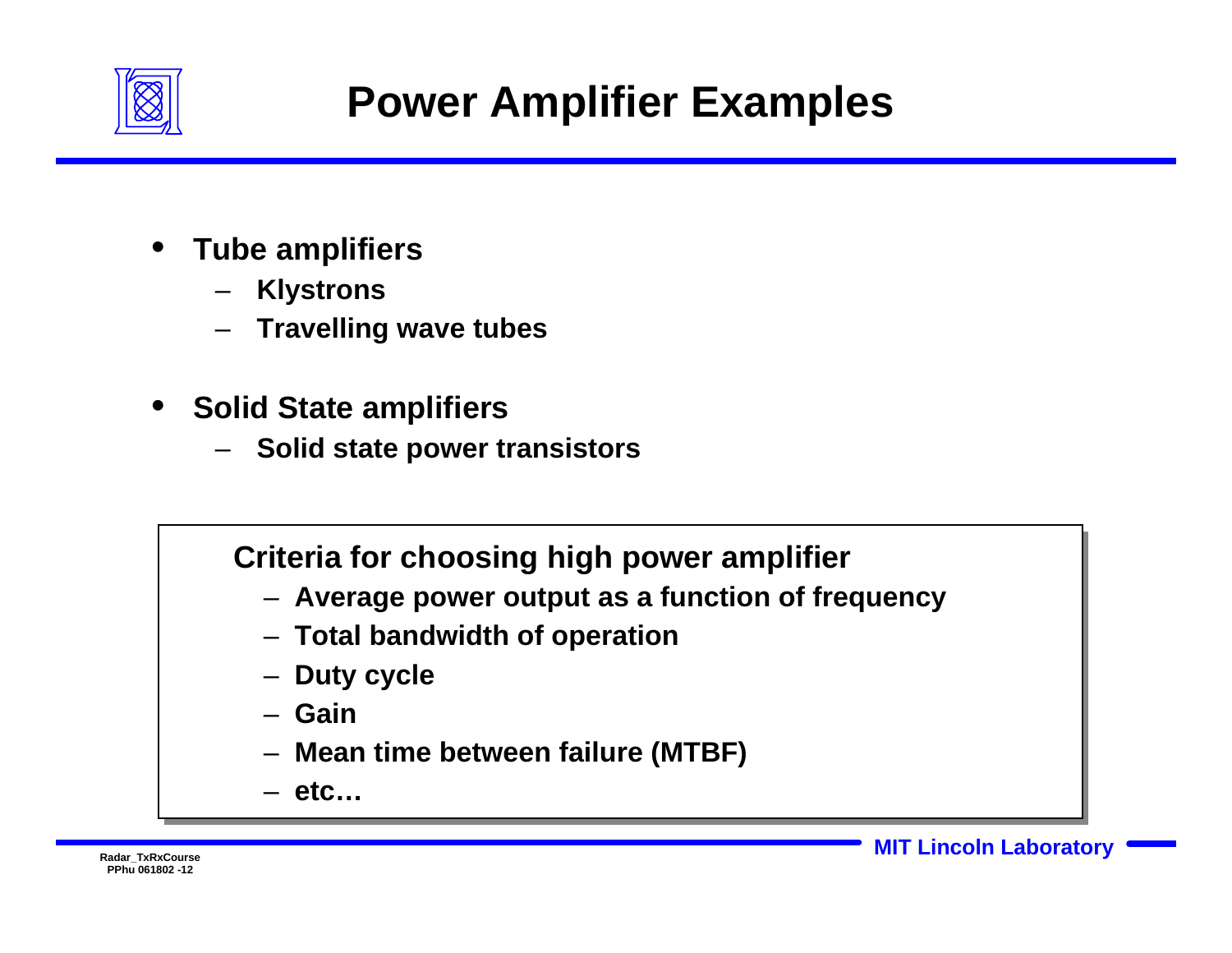

### **MIT/LL Millstone Hill Radar Klystron Tubes (Vacuum Devices)**



| <b>Output device</b>    | <b>Klystrons (2)</b> |  |
|-------------------------|----------------------|--|
| <b>Center Frequency</b> | <b>1295 MHz</b>      |  |
| <b>Bandwidth</b>        | 8 MHz                |  |
| <b>Peak Power</b>       | 3 MW                 |  |
| <b>Average Power</b>    | <b>120 kW</b>        |  |
| <b>Pulse Width</b>      | 1 $ms$               |  |
| <b>Beam Width</b>       | $0.6^\circ$          |  |
| <b>Antenna Diameter</b> | 84 ft                |  |

• • **Originally designed in early 1960's Originally designed in early 1960's**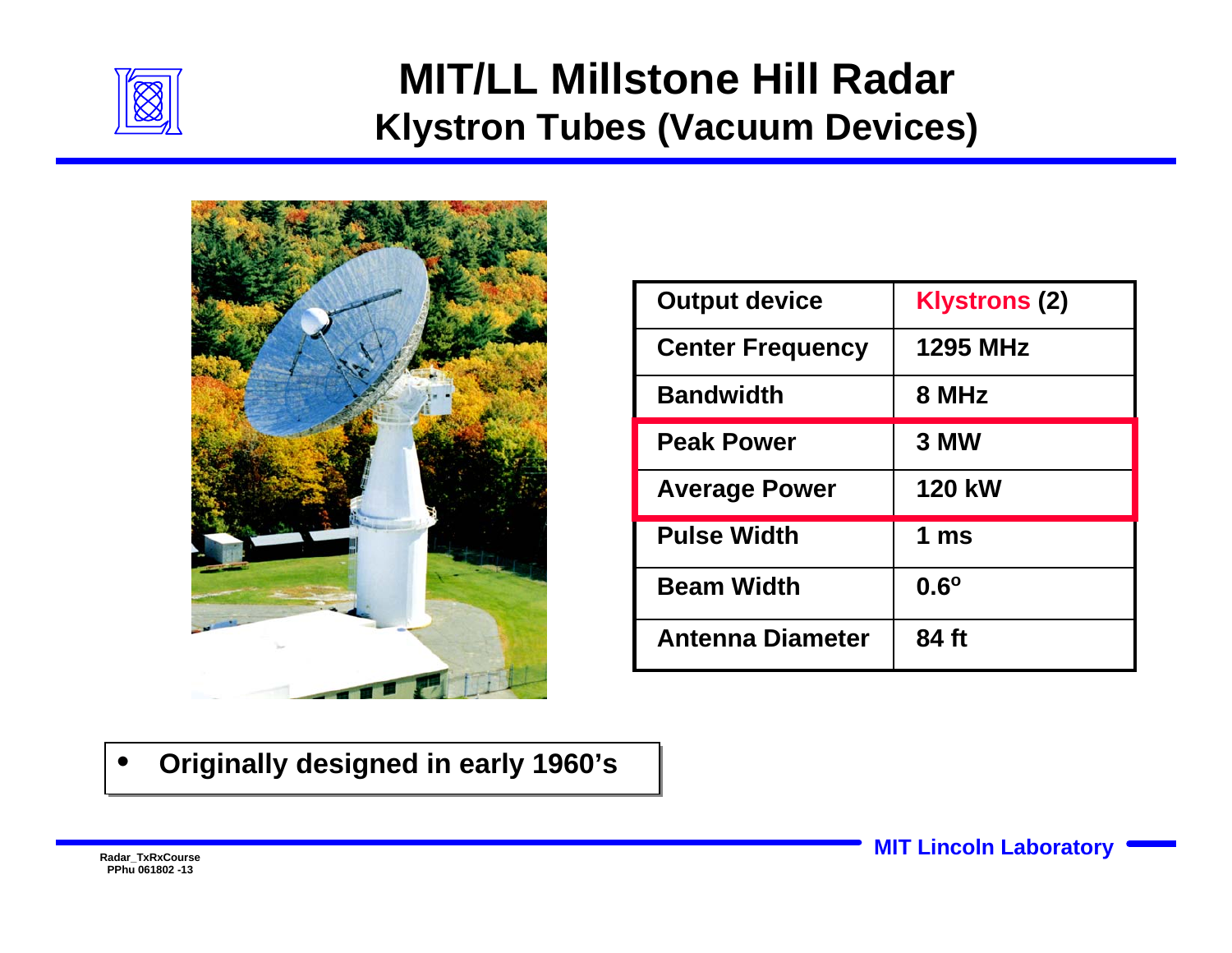

### **How Big are High Power Klystron Tubes ? Millstone Hill Radar Transmitter Room**

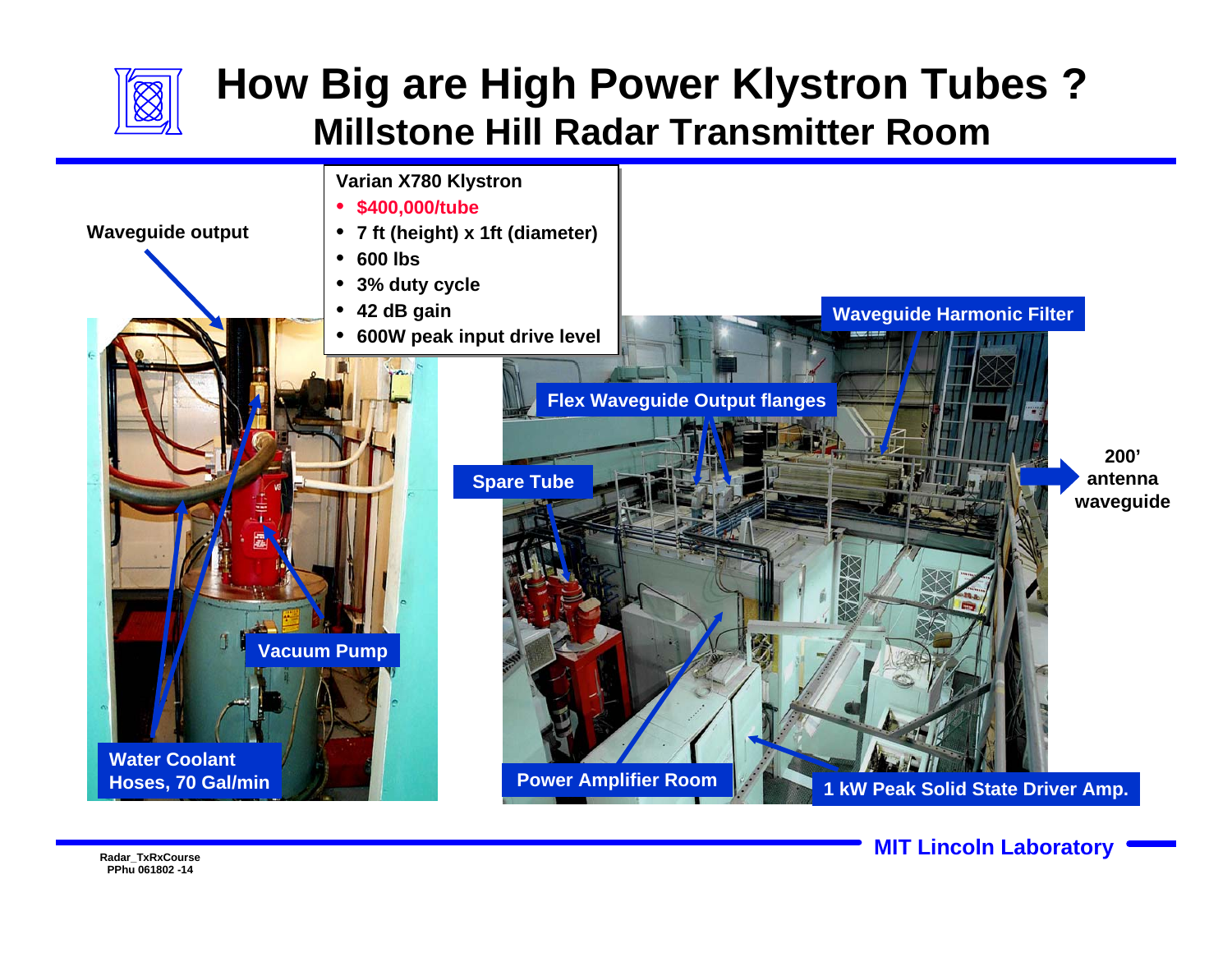

### **Photograph of Traveling Wave Tubes Another Type of Tube Amplifiers**

**Center Freq : 3.3 GHz Bandwidth : 400 MHz Peak Power : 160 kWDuty Cycle : 8 % Gain : 43 dB**



**X BandVTX-5681C COUPLED CAVITYTWT**

**Center Freq : 10.0 GHz Bandwidth : 1 GHzPeak Power : 100 kW Duty Cycle : 35 % Gain : 50 dB**







Radar\_TxRxCourse **MIT Lincoln Laboratory** 

**PPhu 061802 -15**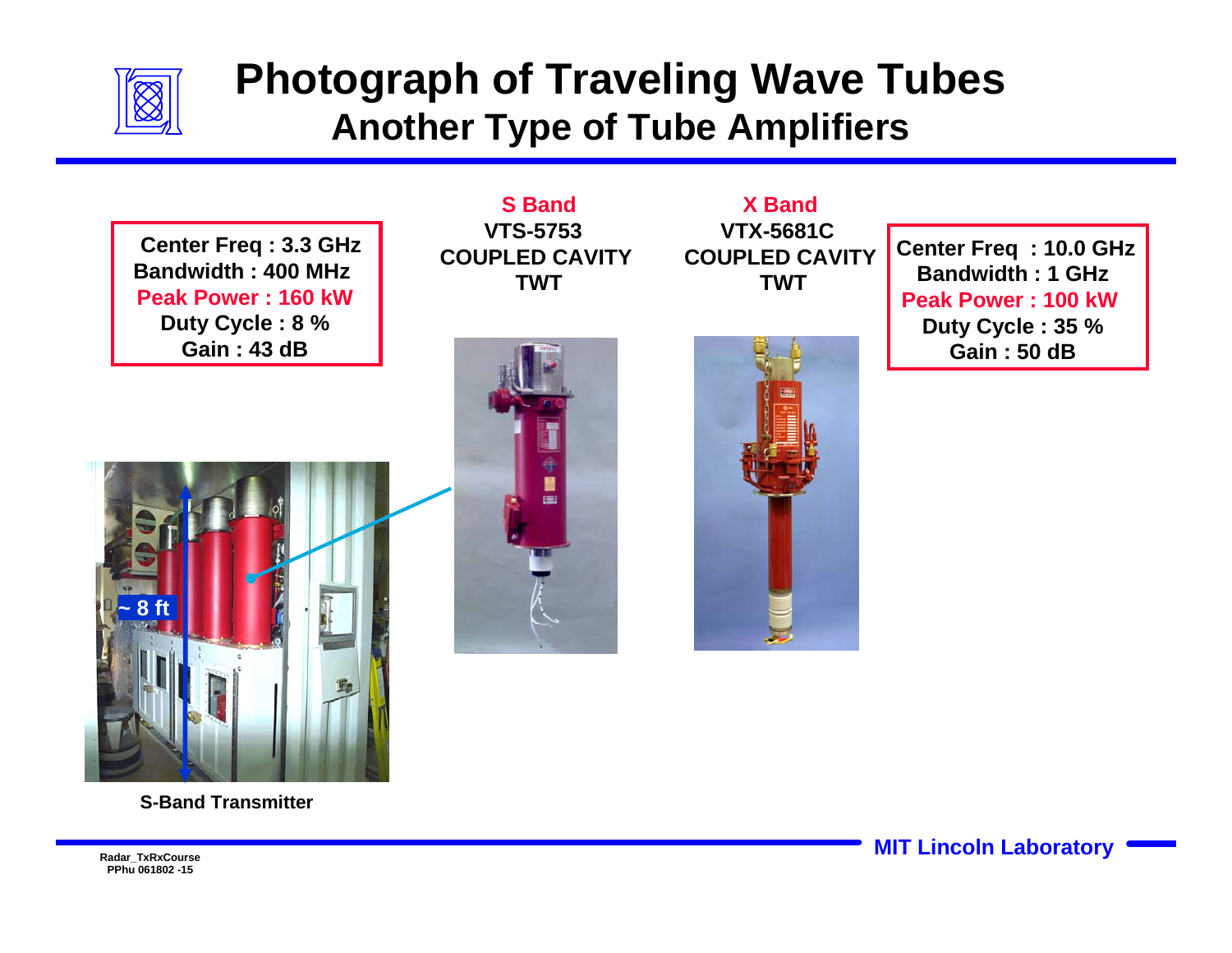

### **Example of Solid State Transmitter**

**Radar Surveillance Technology Experimental Radar (RSTER)**





- **14 channels with 140 kW total 14 channels with 140 kW total peak power peak power** 
	- **8 kW average power 8 kW average power**
- **Each channel is supplied by a Each channel is supplied by a power amplifier module power amplifier module**
	- **10 kW peak power 10 kW peak power**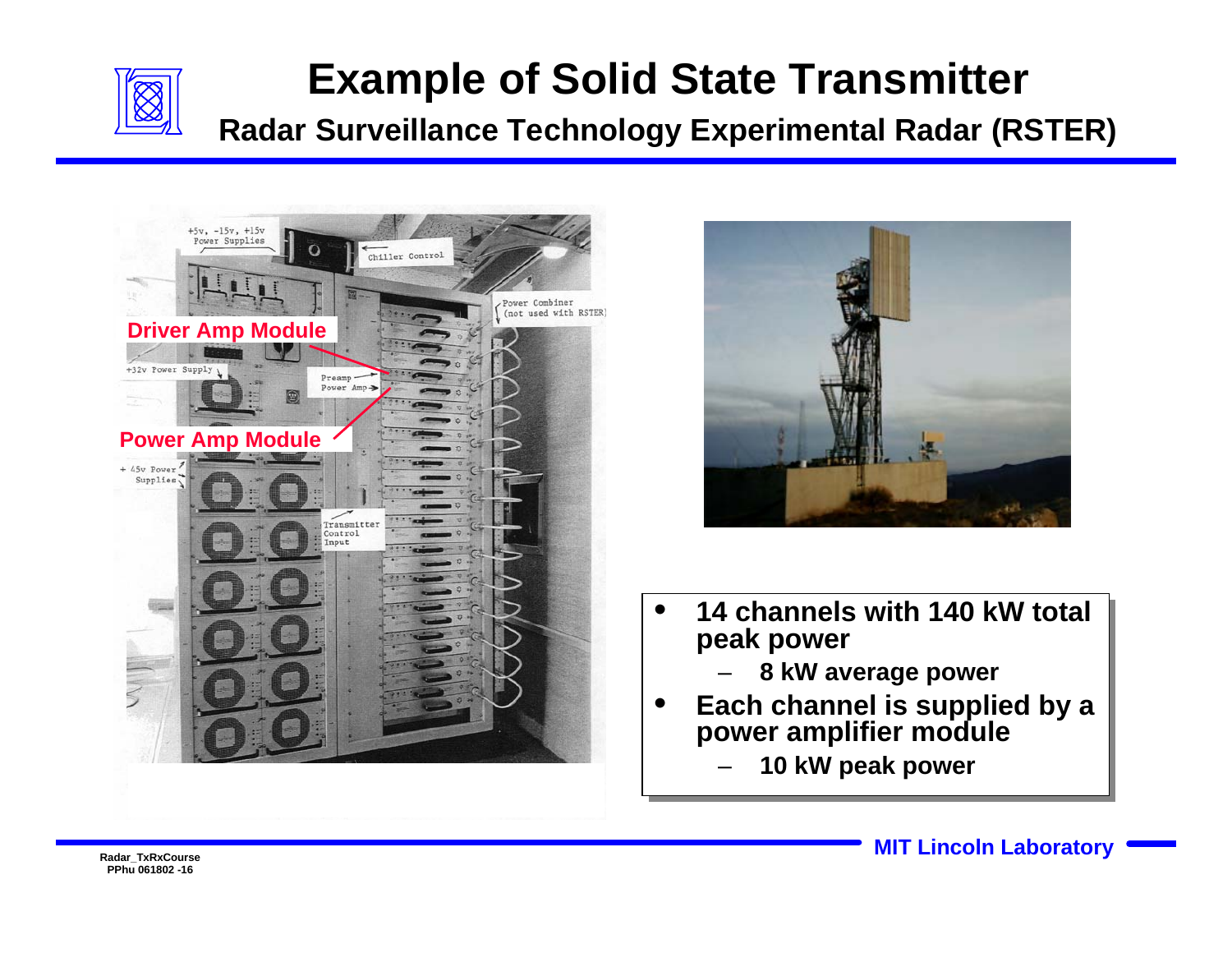

### **Solid State Active Phased Array Radar PAVE PAWS**

- **PAVE PAWS**
	- **First all solid state active aperture electronically steered phased array radar**
	- **UHF Band**
	- **1792 active transceiver T/R modules, 340 W of peak power each**





Courtesy of Raytheon. Used with permission. Courtesy of Raytheon. Used with permission.

Radar\_TxRxCourse **MIT Lincoln Laboratory**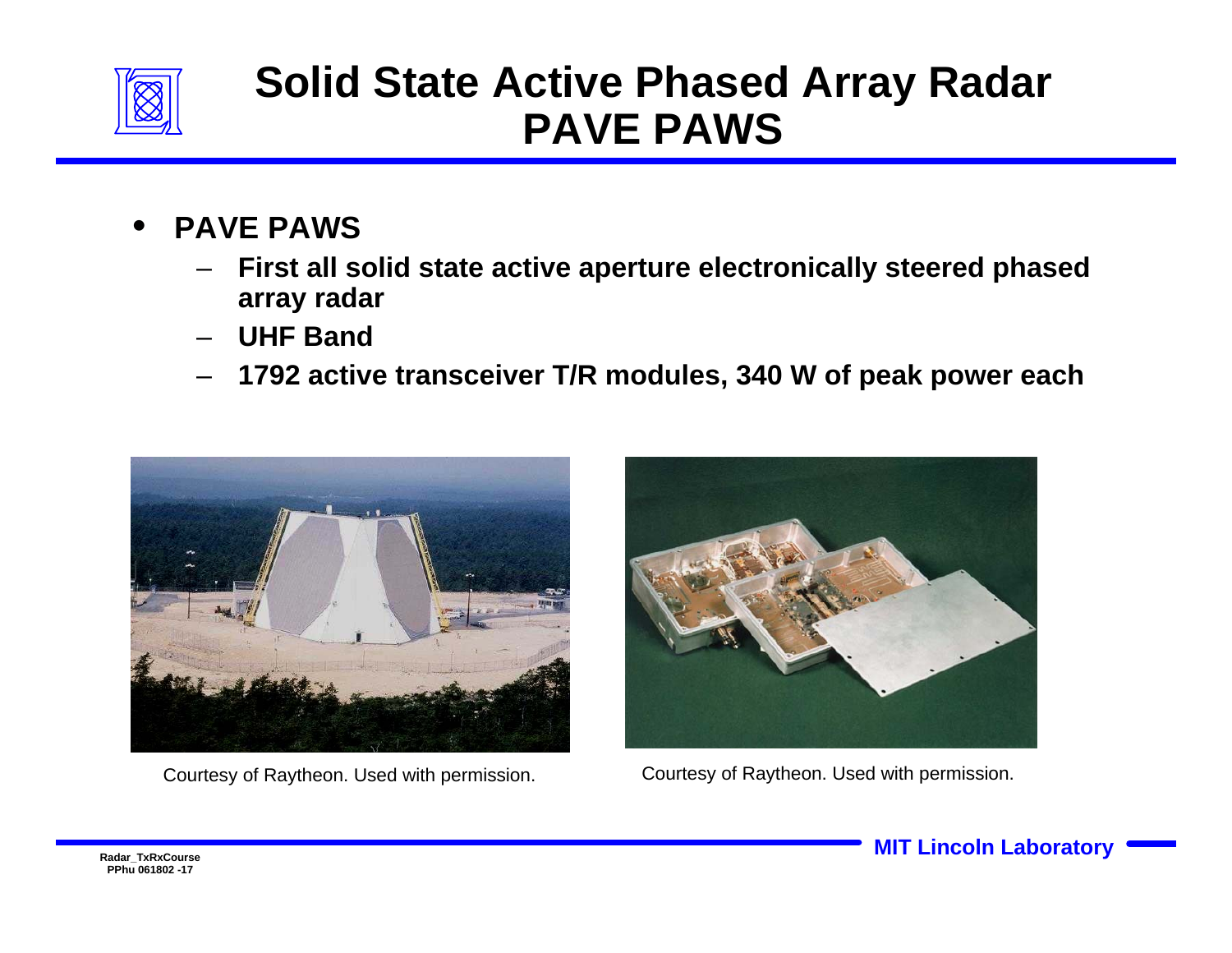

- **Introduction**
- **Radar Transmitter Overview** 
	- **High Power Amplifier**
	- **Duplexer**
- **Radar Waveform Generator and Receiver**
- **Radar Transmitter/Receiver Architecture**
- **Summary**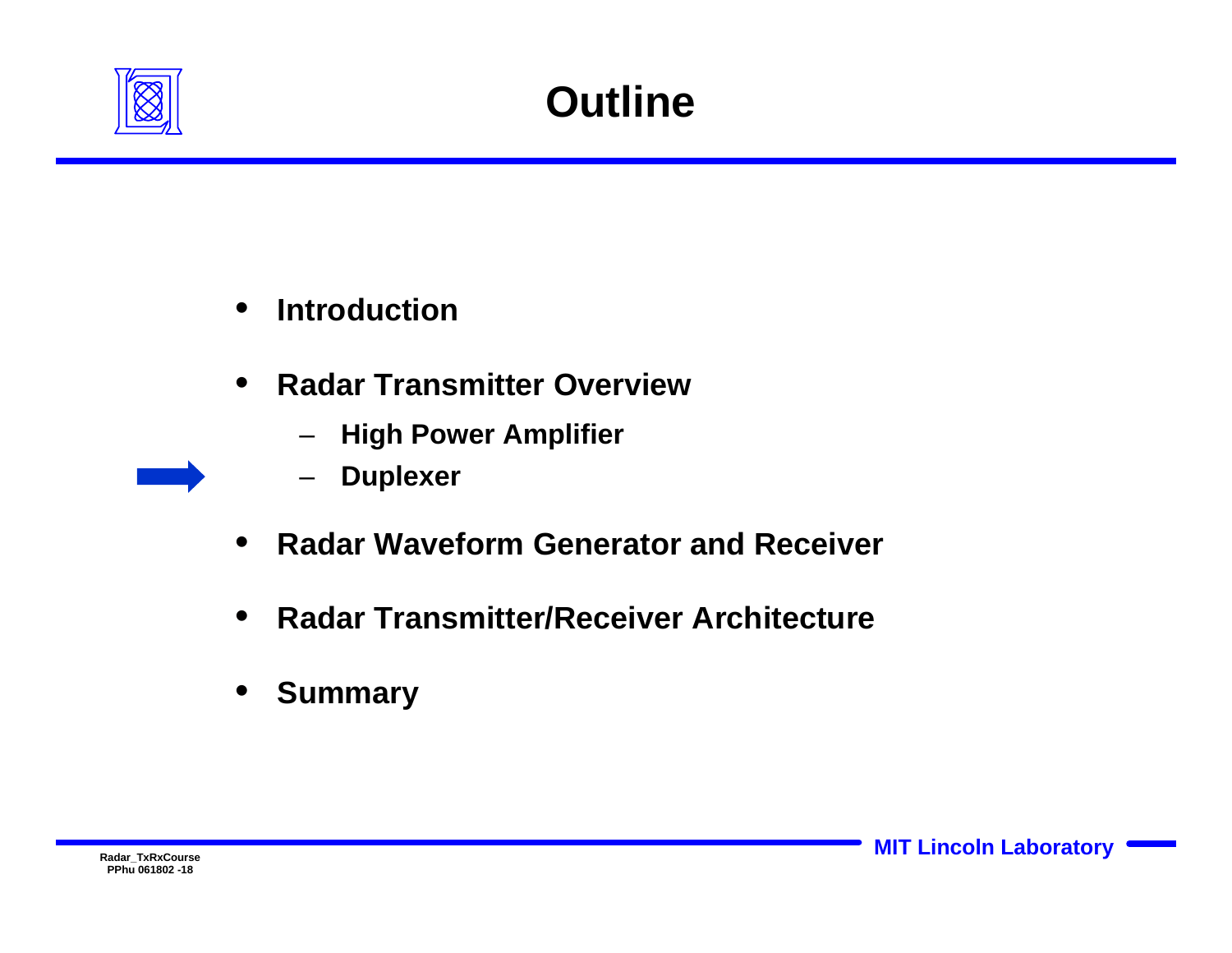

## **Radar Transmitter/Receiver Timeline**



- **Sensitive radar receiver must be isolated from the powerful radar transmitter** 
	- **Transmitted power typically 10 kW 1 MW**
	- **Receiver signal power in 10's** μ**W 1 mW**
- **Isolation provided by duplexer switching**

**PRI = Pulse Repetition Interval**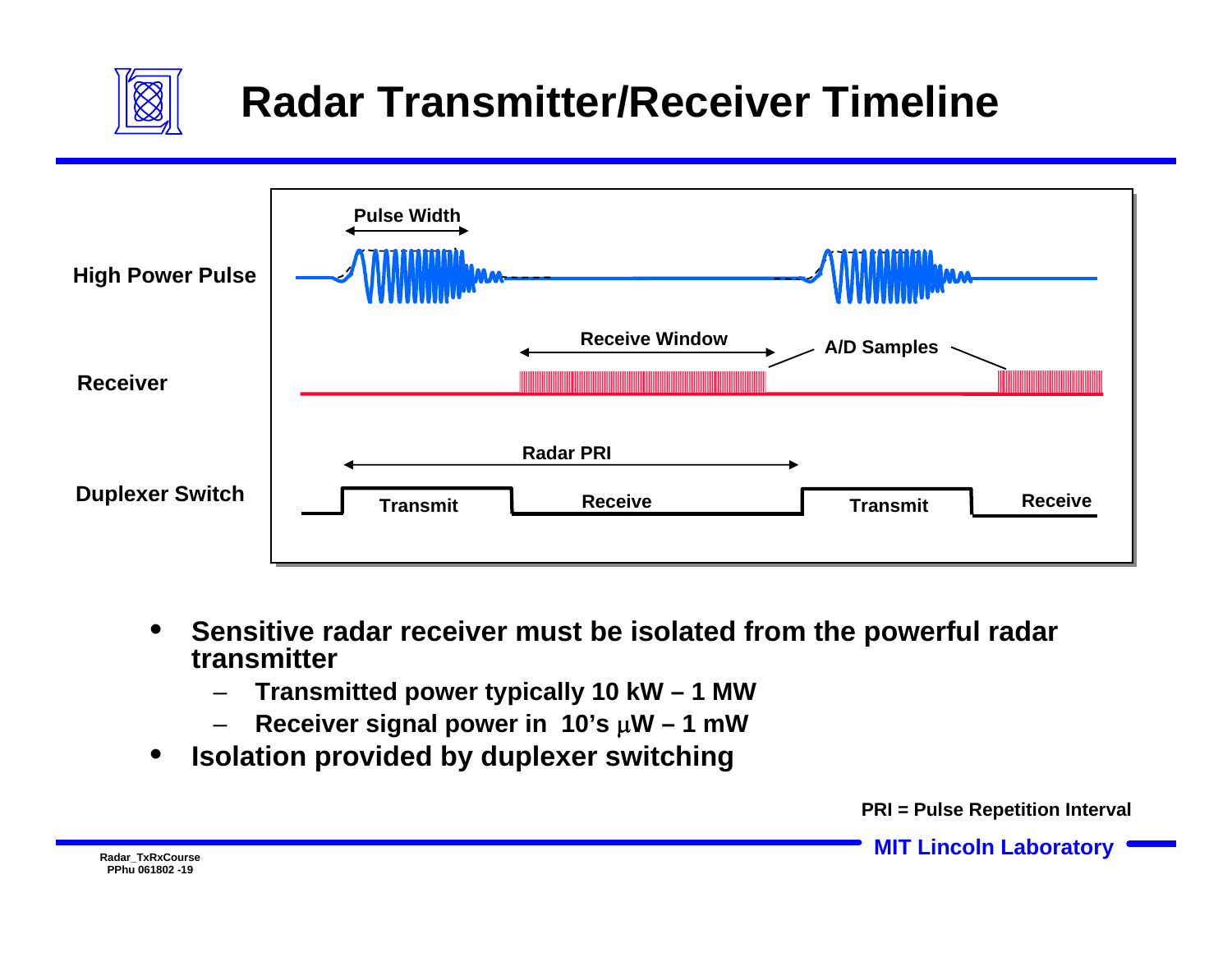

### **Duplexer Function**

#### **Antenna**



**Transmit Interval**

#### **Antenna**



#### **Receive Interval**

- **Transmitter ON**
	- **Connect antenna to transmitter with low loss**
	- **Protect receiver during transmit interval**

### • **Receiver ON**

- **Connect Antenna to receiver with low loss**
- **(transmitter must be turned off in this interval)**
- **Limiter/switch is used for additional protection against strong interference**

**HPA = High Power Amplifier**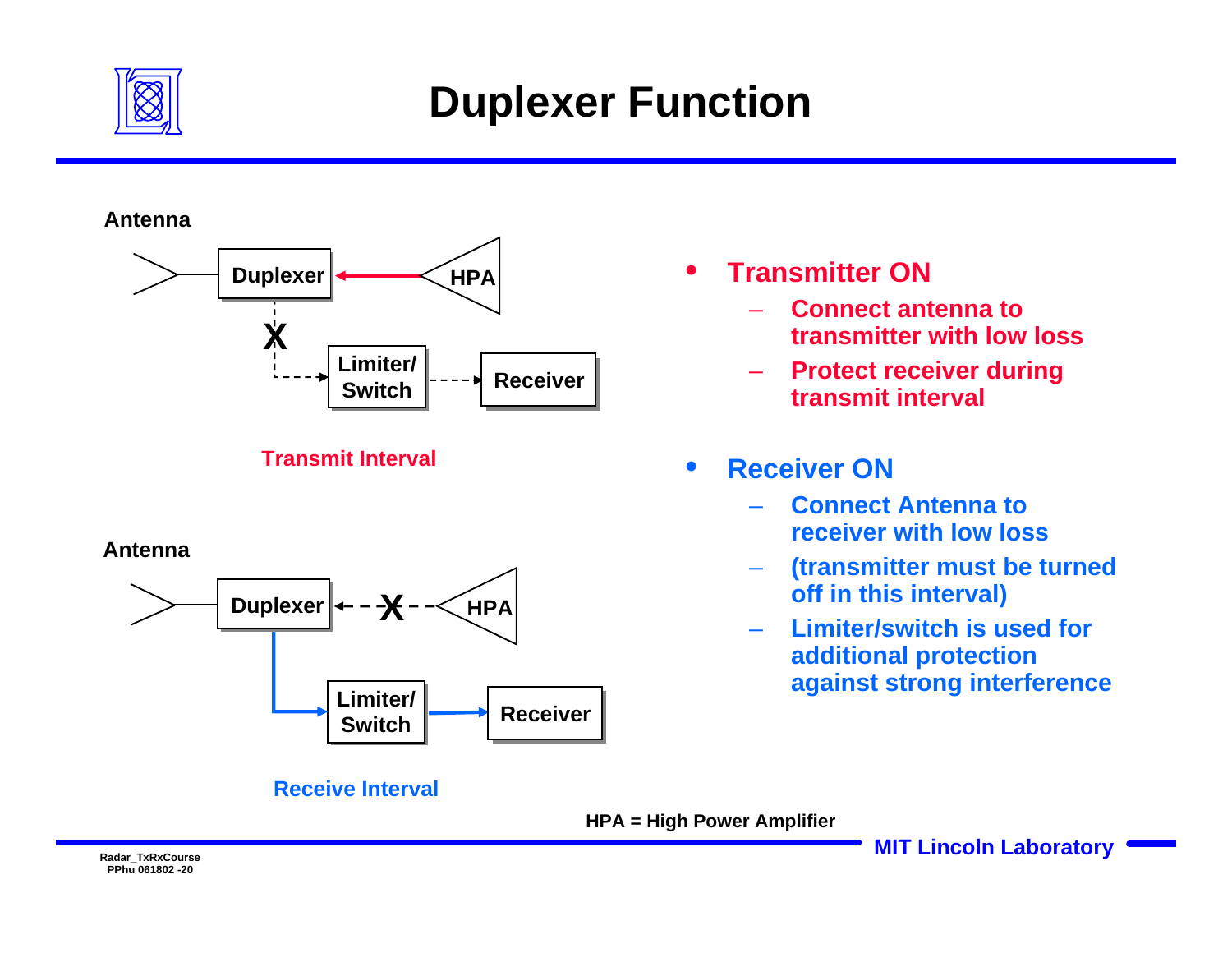

- **Introduction**
- **Radar Transmitter Overview**
- **Radar Waveform Generator and Receiver**
- **Radar Transmitter/Receiver Architecture**
- **Summary**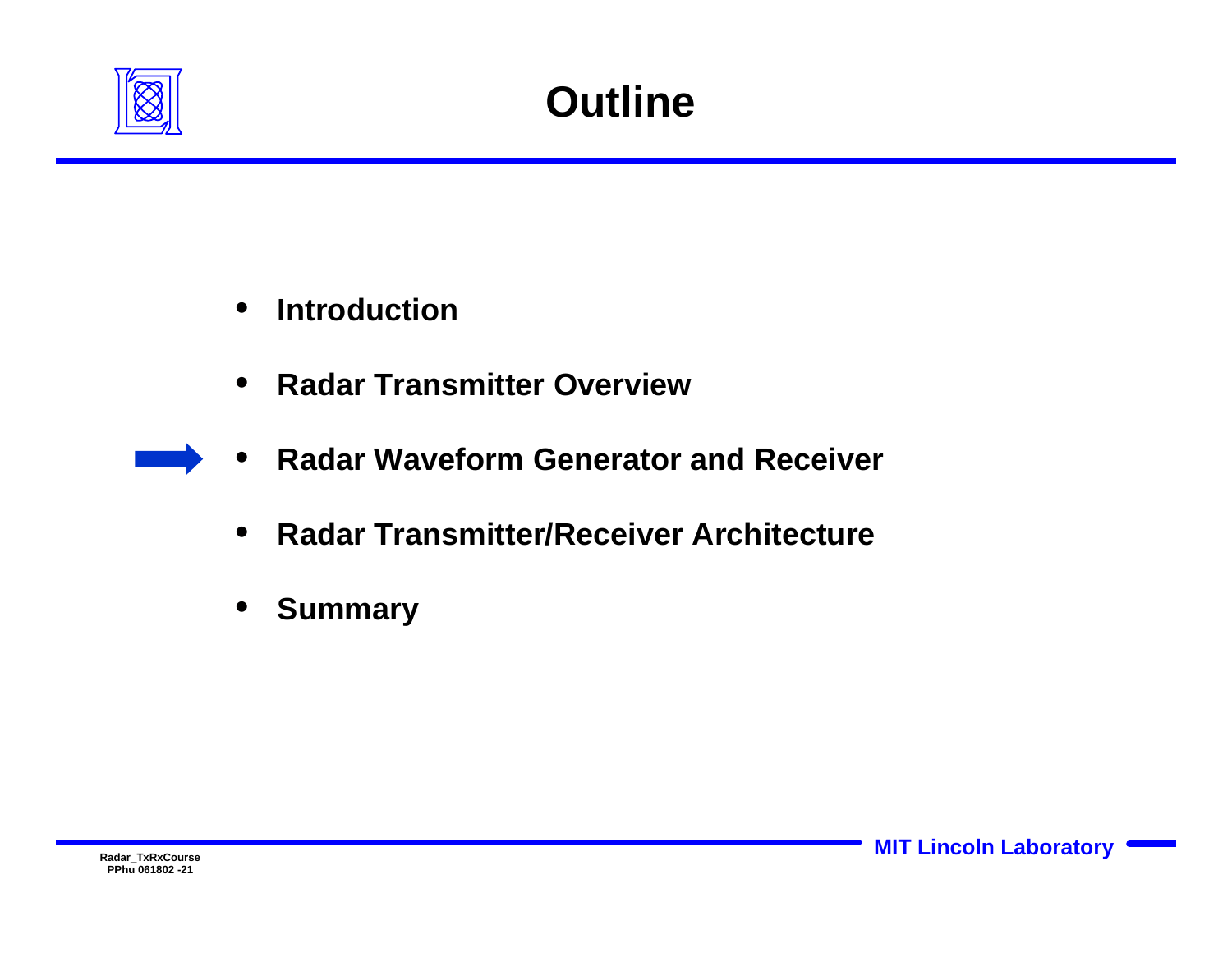

## **Simplified Functional Descriptions**



- **Waveform generator and receiver share several similar functions**
	- **Amplification, filtering and frequency conversion**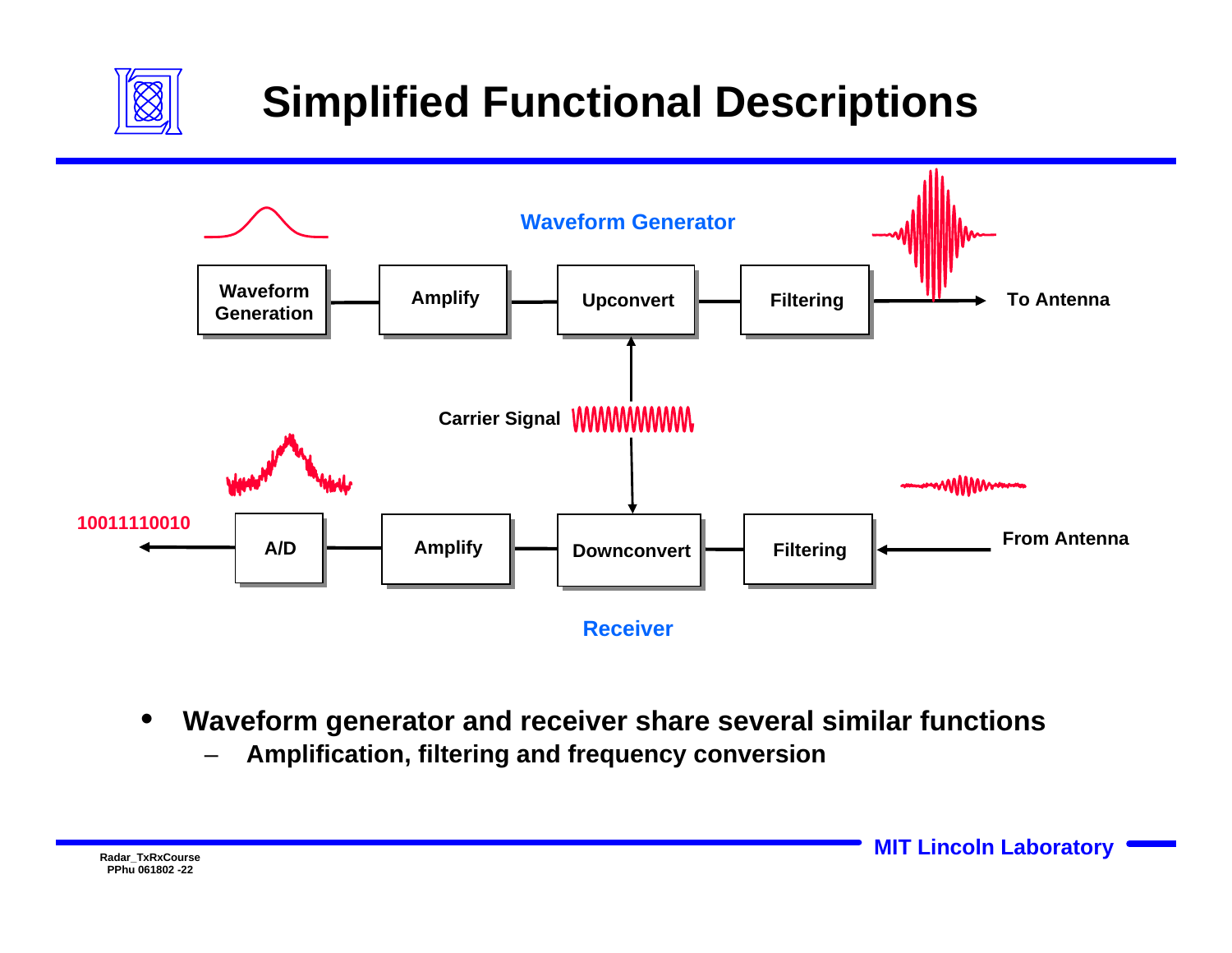

### **Frequency Conversion Concepts**

### **Waveform Generator**

**Frequency Upconversion Baseband to L Band**



- **Upconverter translates the waveform frequency to a higher frequency**
- **Reason:** 
	- **Waveform generation less expensive at lower frequency**

#### **Receiver**

**Frequency Downconversion L Band to Baseband** 



- **Downconverter translates the receive frequency to a lower frequency**
- **Reason:** 
	- **Dynamic range of A/D converter higher at lower frequency**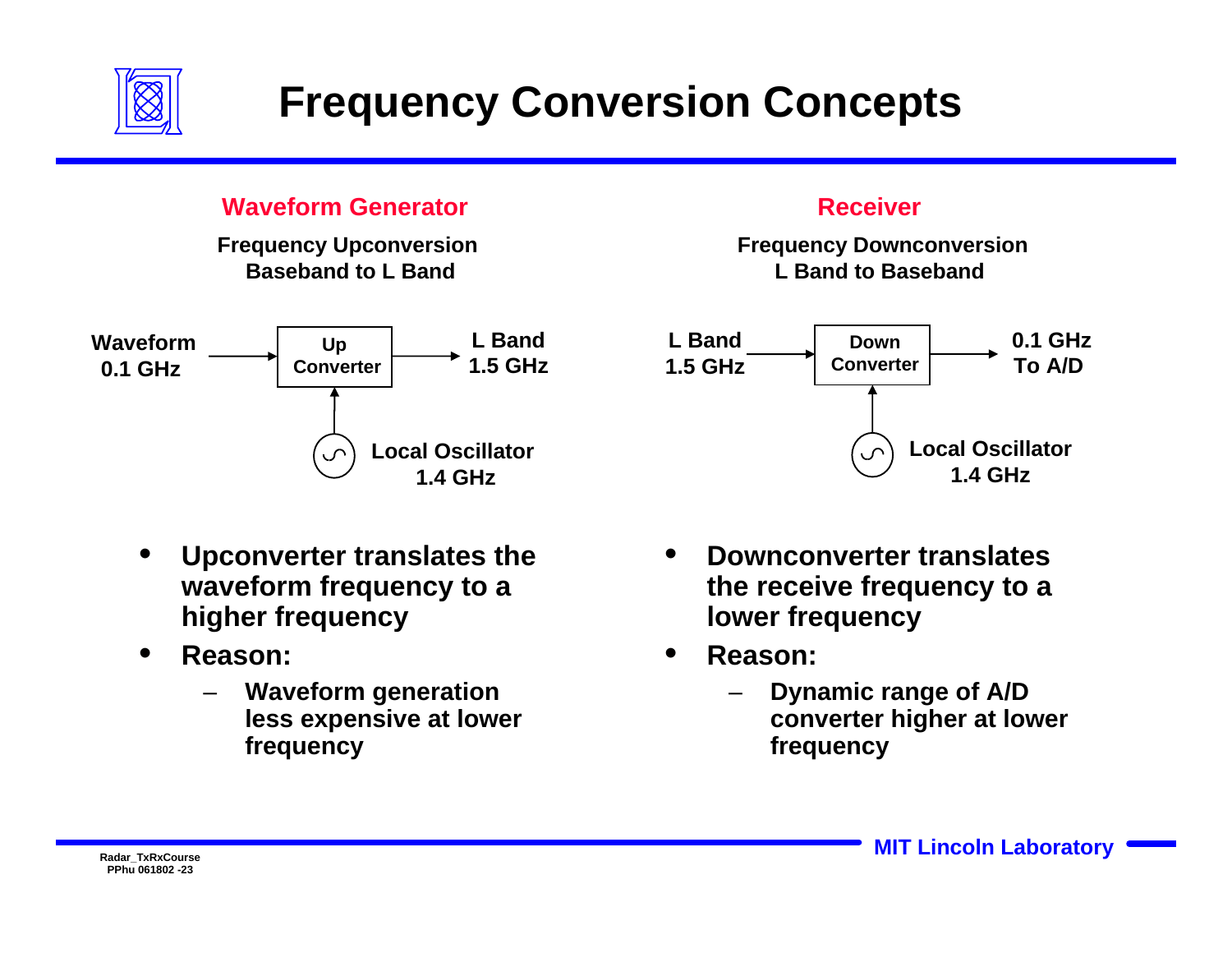

### **Simplified System Block Diagram Waveform Generator and Receiver**



- **This example shows only a single stage conversion** 
	- **In general, design based on multiple stage of frequency conversion are employed**
- **Multiple stages of amplification and filtering are also used**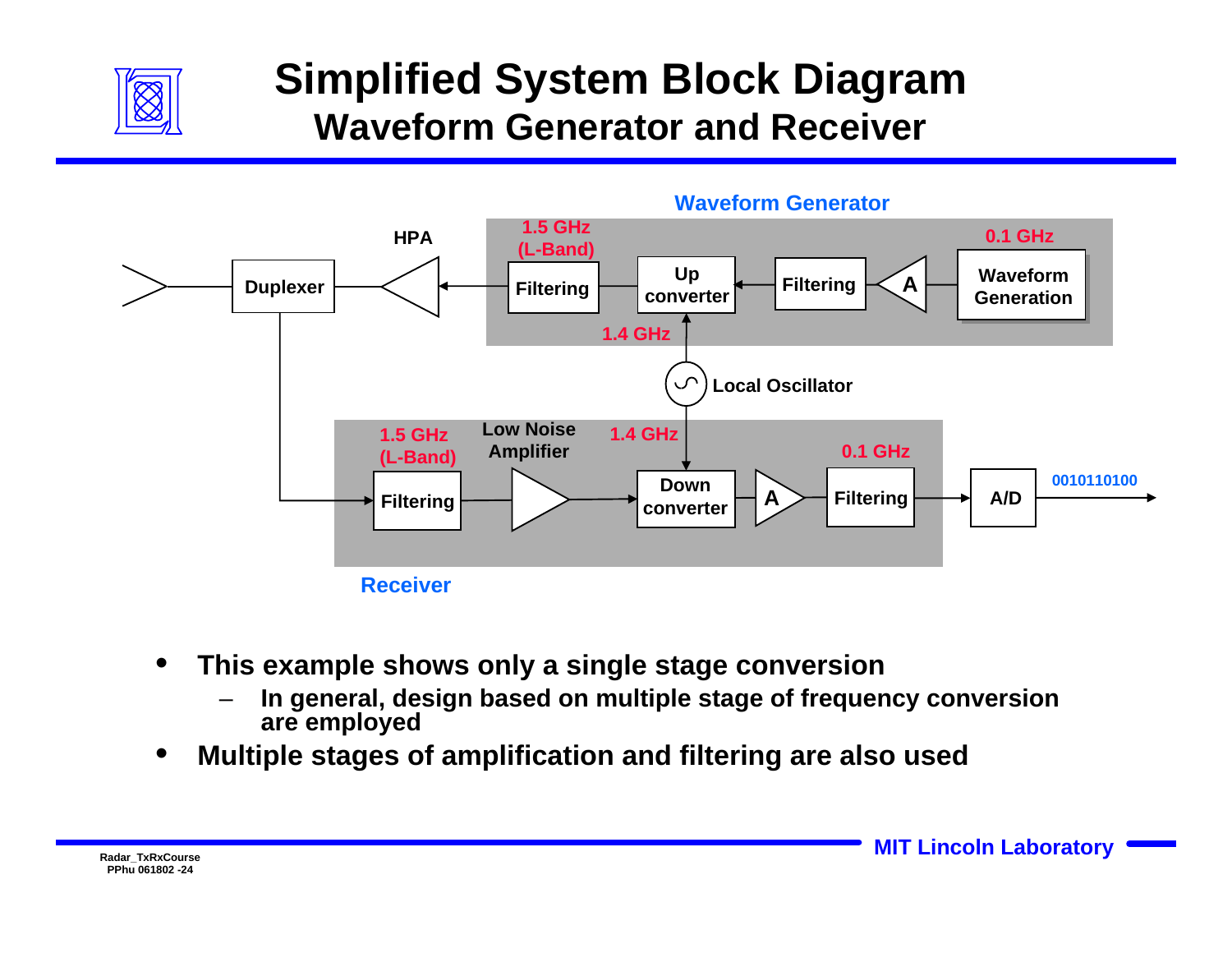

- **Introduction**
- **Radar Transmitter Overview**
- **Radar Waveform Generator and Receiver**
- **Radar Transmitter/Receiver Architecture**
- **Summary**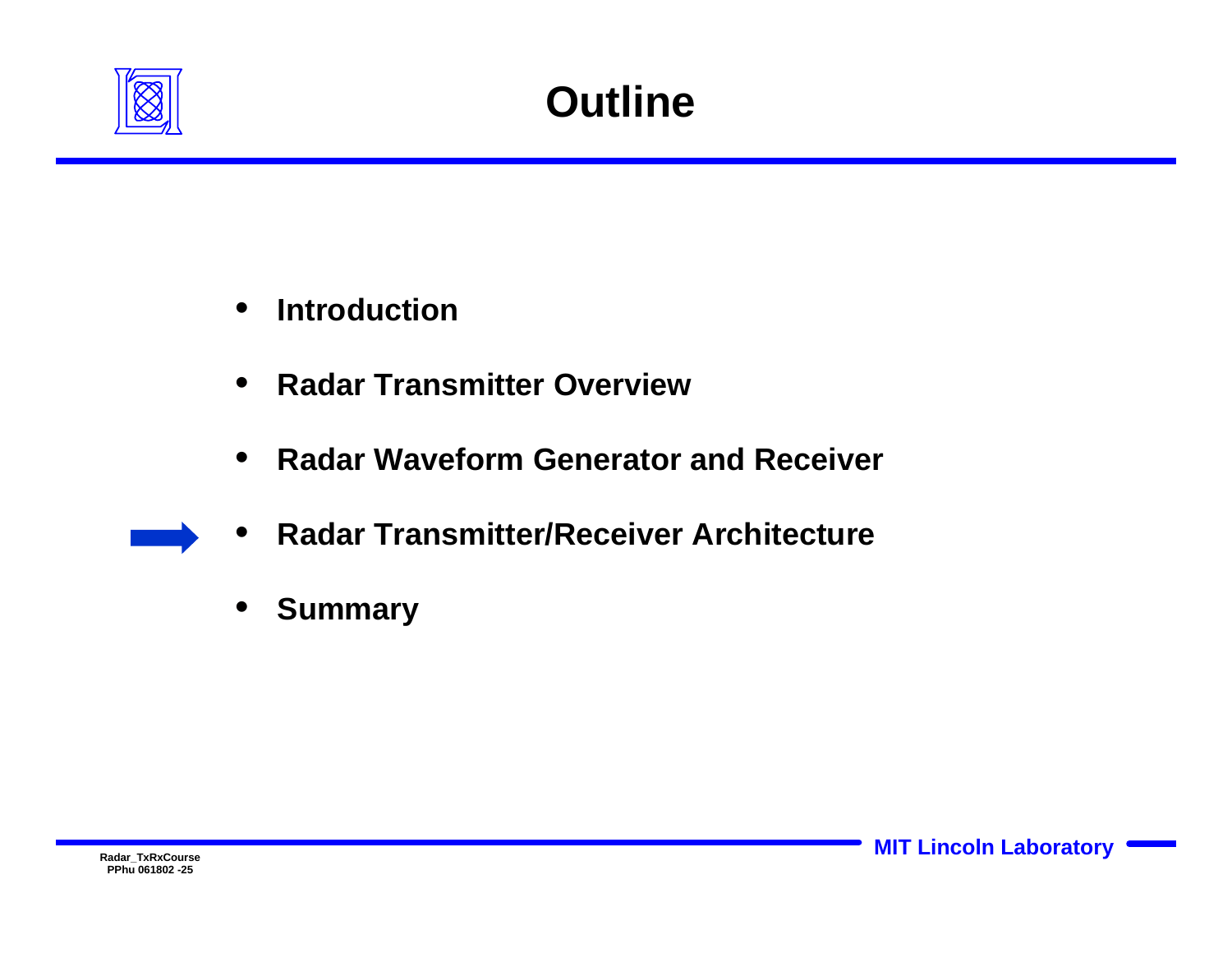

### **Dish Radars**



**KWAJALEIN**





• **Conventional radar transmitter/receiver design employed**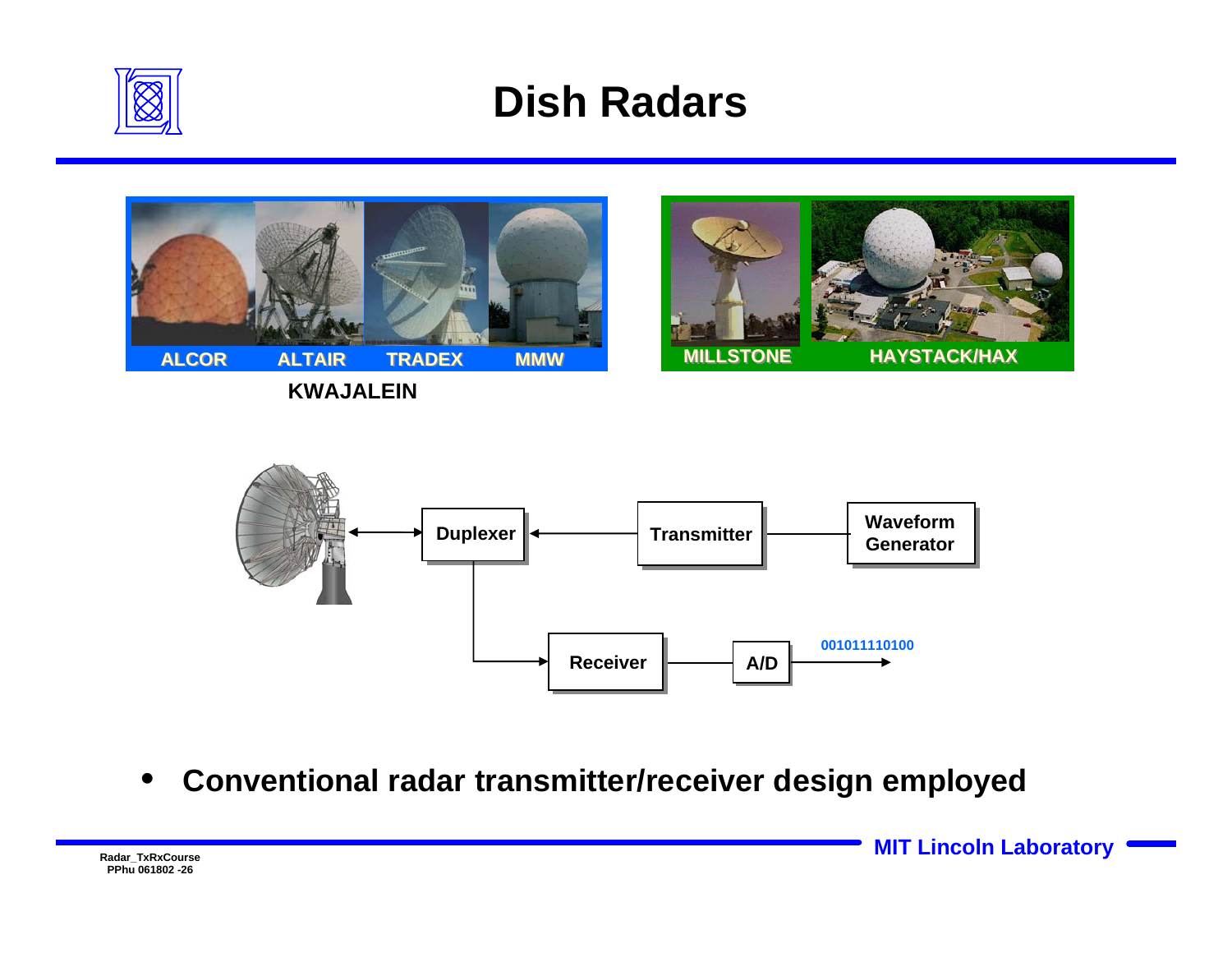

## **Radar Antenna Architecture Comparison**

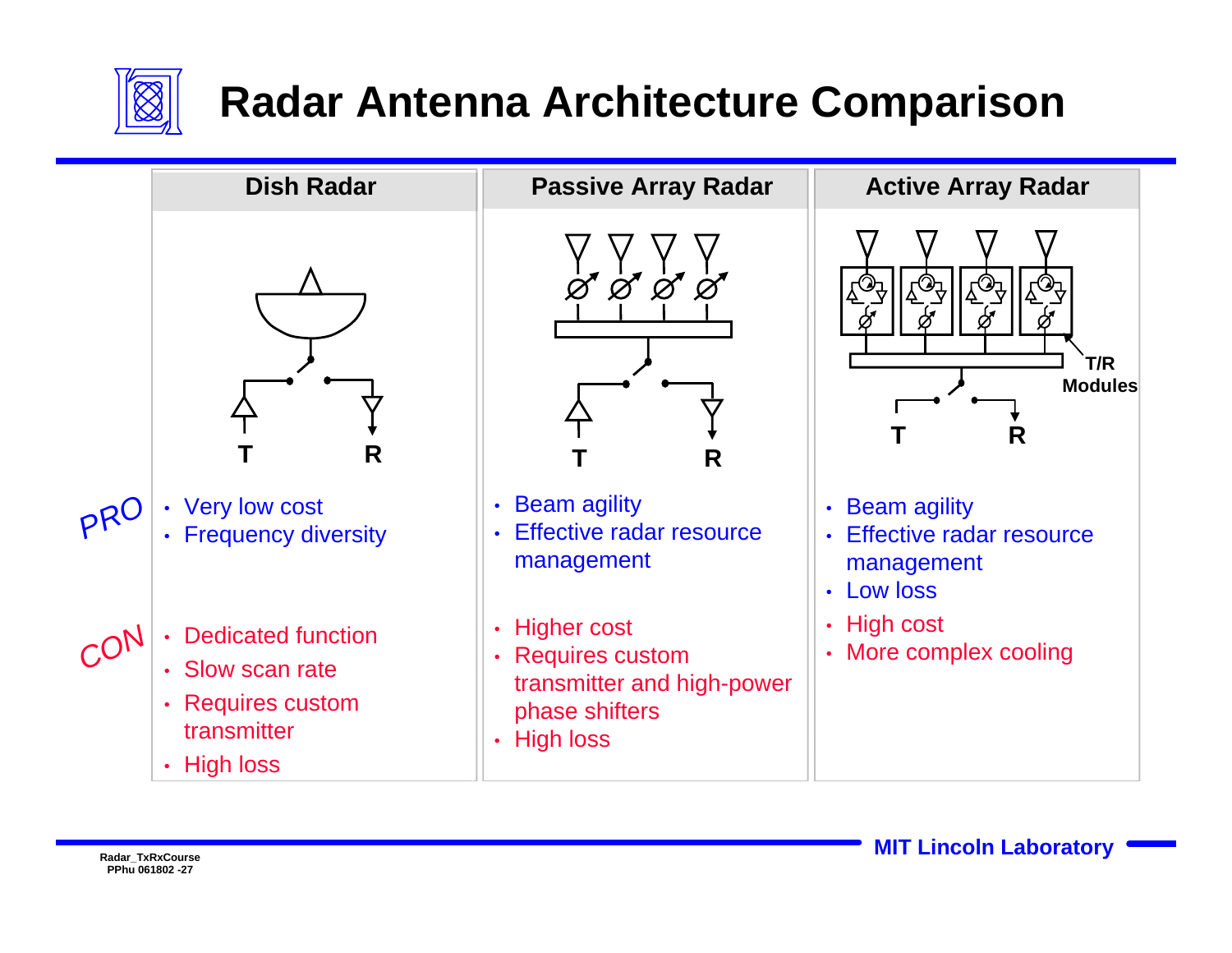

### **Active Phased Array Radar**



• **Transmit/Receive function distributed to each module on array**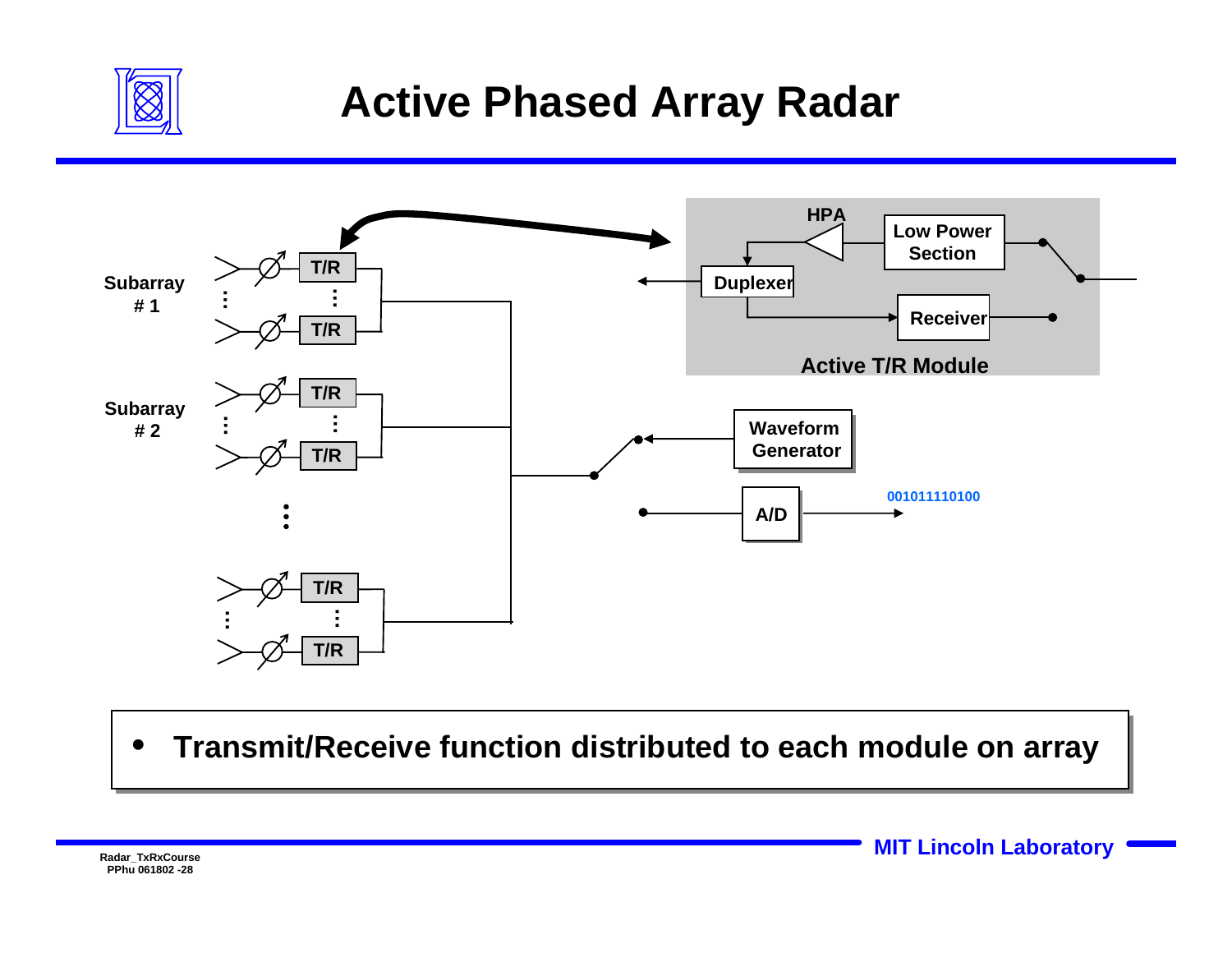

### **Large Phased Arrays**

### **Active Array Radar**

### **Passive Array Radar**





Courtesy of Raytheon. Used with permission.

### **Passive Array Radar**

#### **Cobra Dane15.3K active elements**



Courtesy of Raytheon. Used with permission.



Courtesy of Raytheon. Used with permission.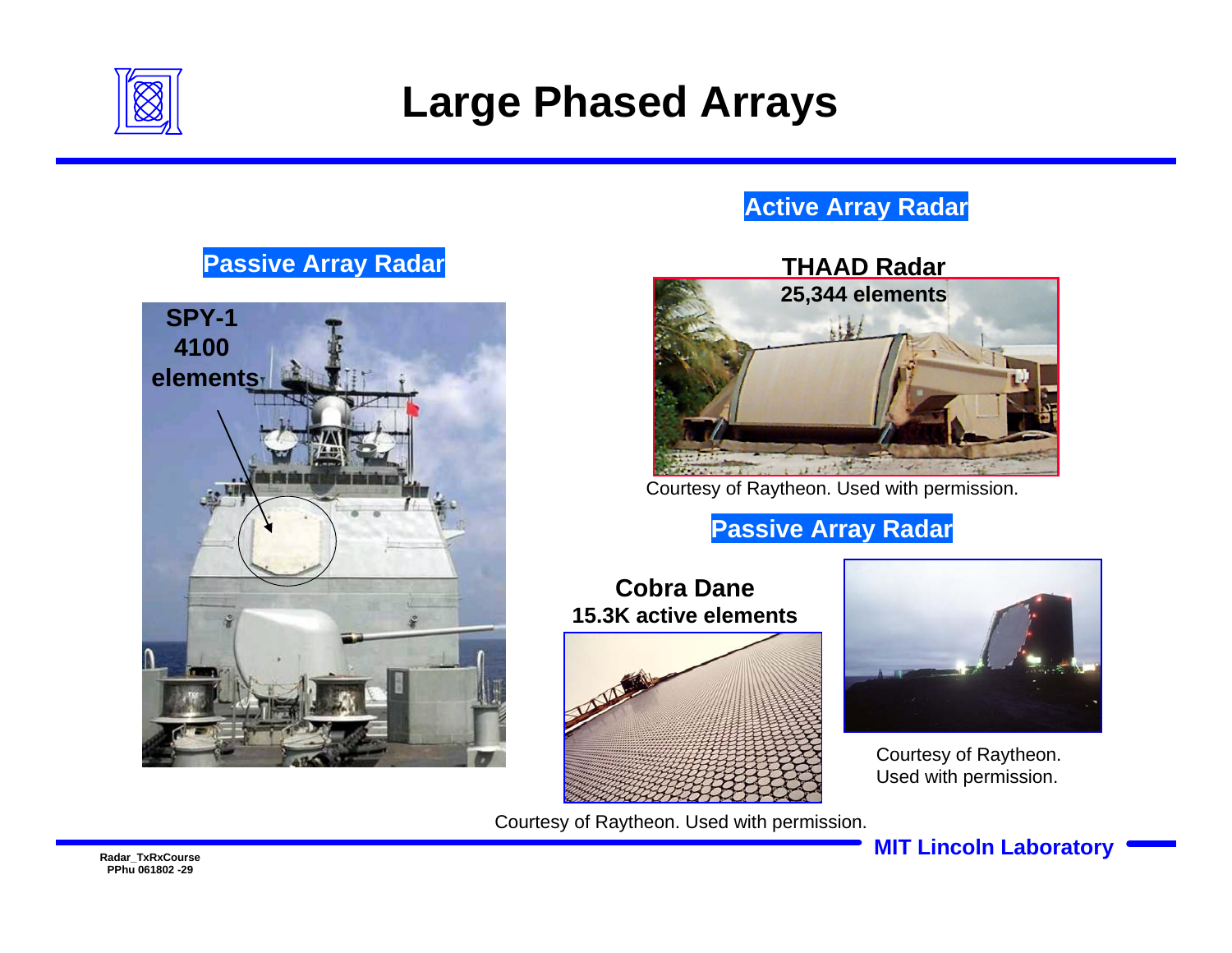

### **Digital Array Radar Architecture Digital on Receive**



- **Each active analog T/R module is followed by an A/D for immediate digitization**
	- **Multiple received beams are formed digitally by the digital beamformer**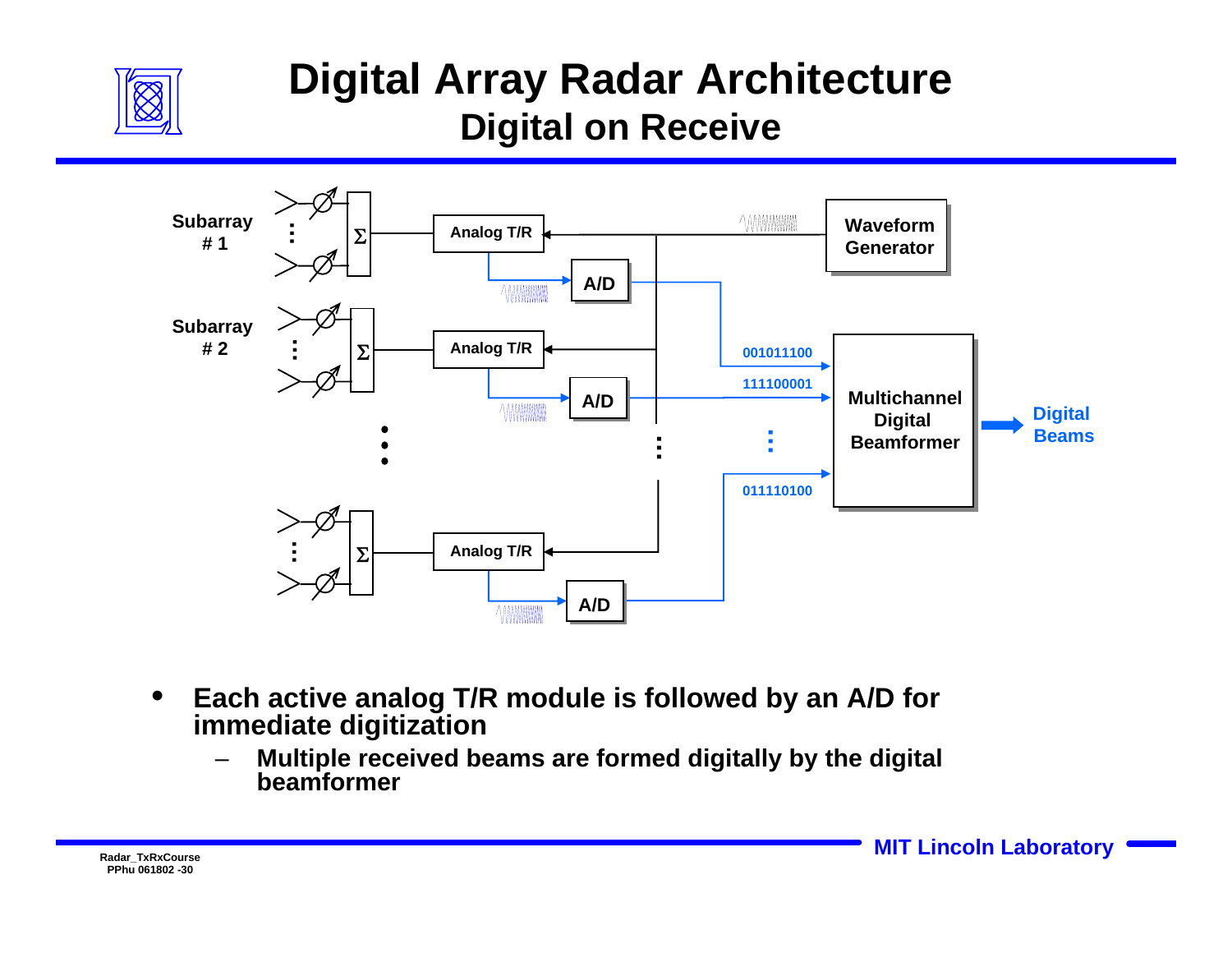

### **Digital Array Example Digital On Receive**



### **RSTER(14 Digital Receivers)**

**PPhu 061802 -31**

**Radar\_TxRxCourse MIT Lincoln Laboratory**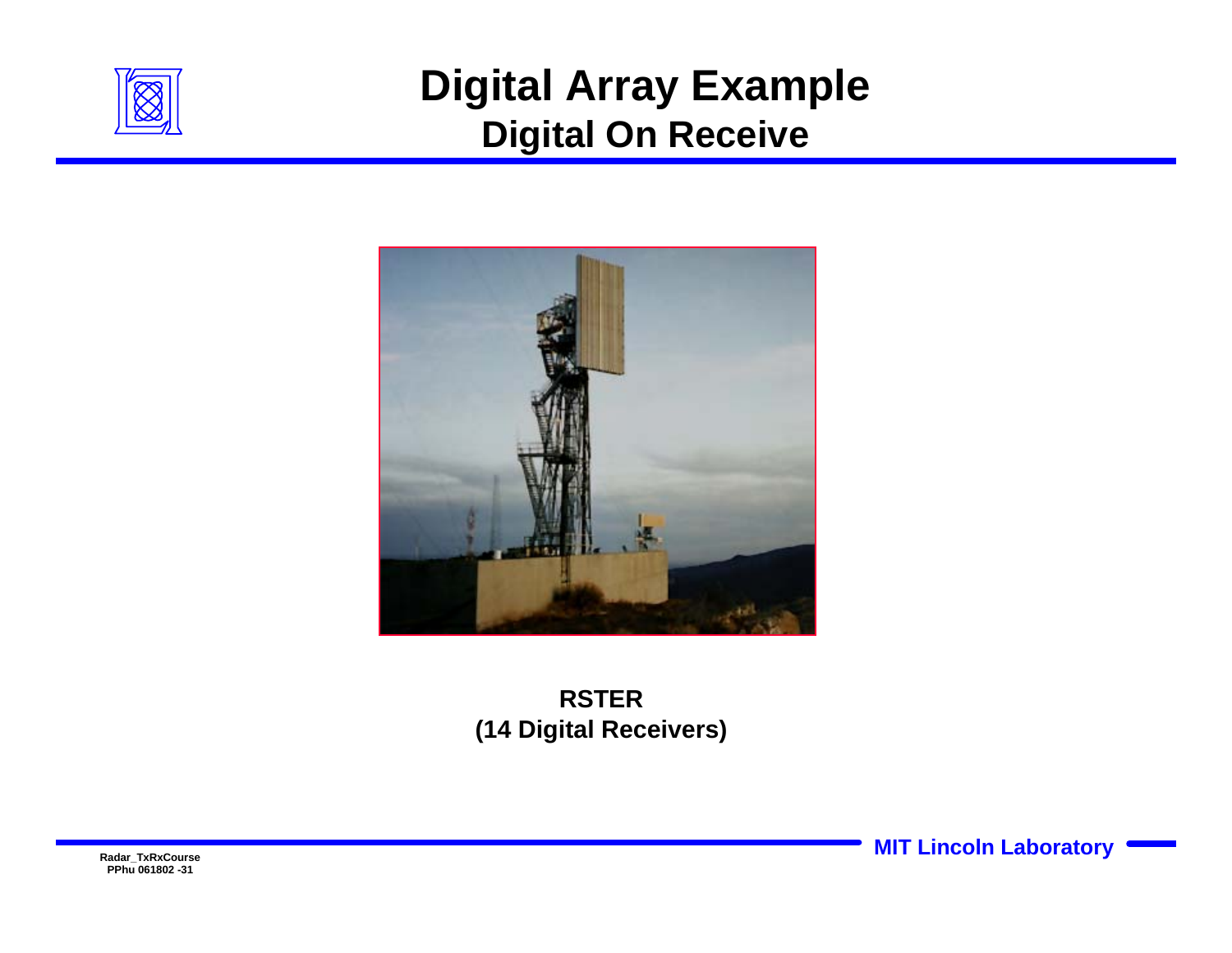

### **Digital Array Radar Architecture II Digital on Transmit & Receive**



- **Both waveform generation and receiver digitization are performed within each T/R module** 
	- **Complete flexibility on transmit and receive**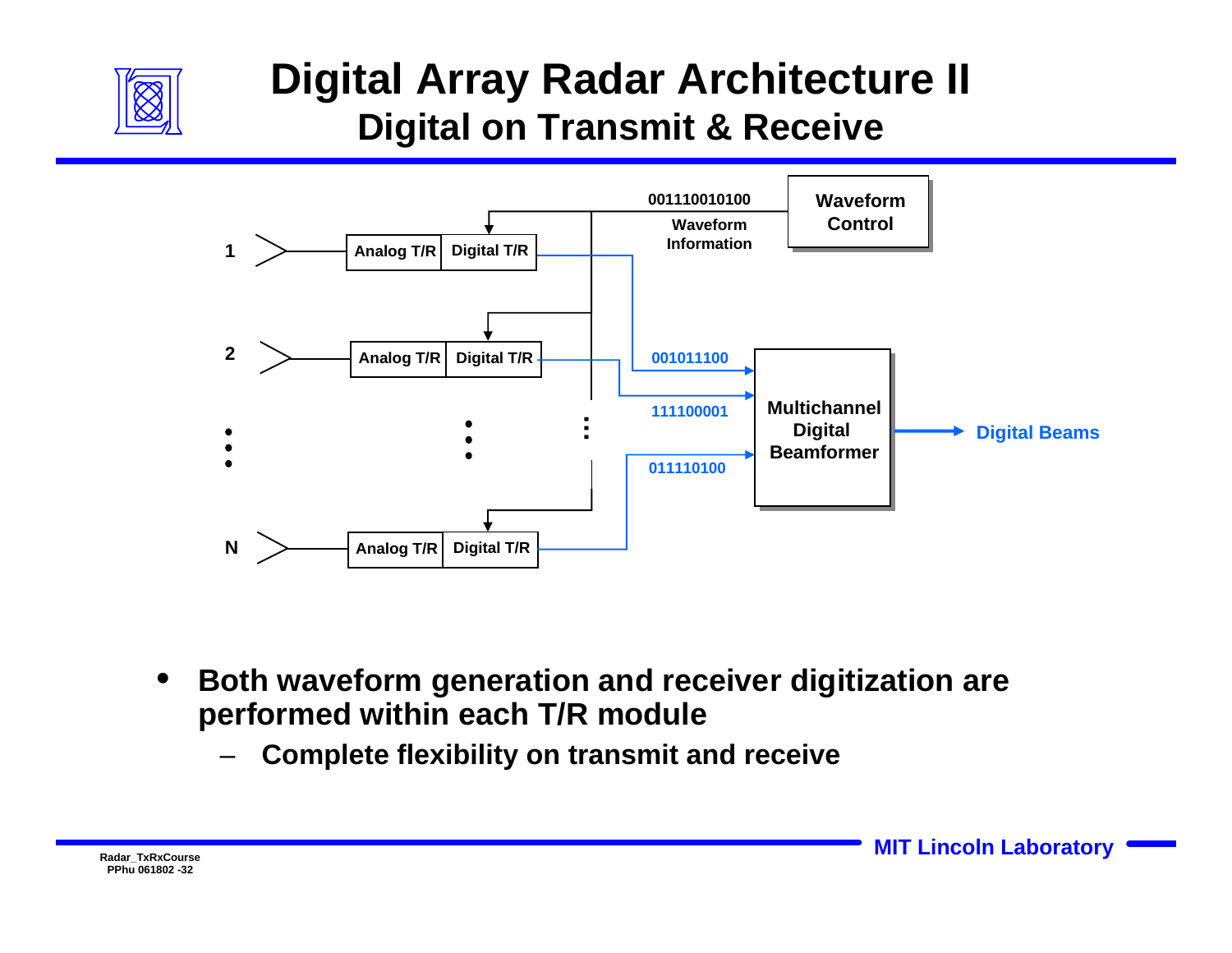

- **Radar transmit function is accomplished in two stages:** 
	- **Waveform generator creates low power waveform signal and upconverts it to RF**
	- **Transmitter amplifies waveform signal**
- **Radar receiver performs filtering, amplification and downconversion functions**
	- **Final received signal is fed to an A/D for digitization**
- **Radar transmit/ receive architecture is highly dependent on the antenna type** 
	- **Centralized architecture: dish radars, passive array radars**
	- **Distributed architecture: active array and digital array radars**